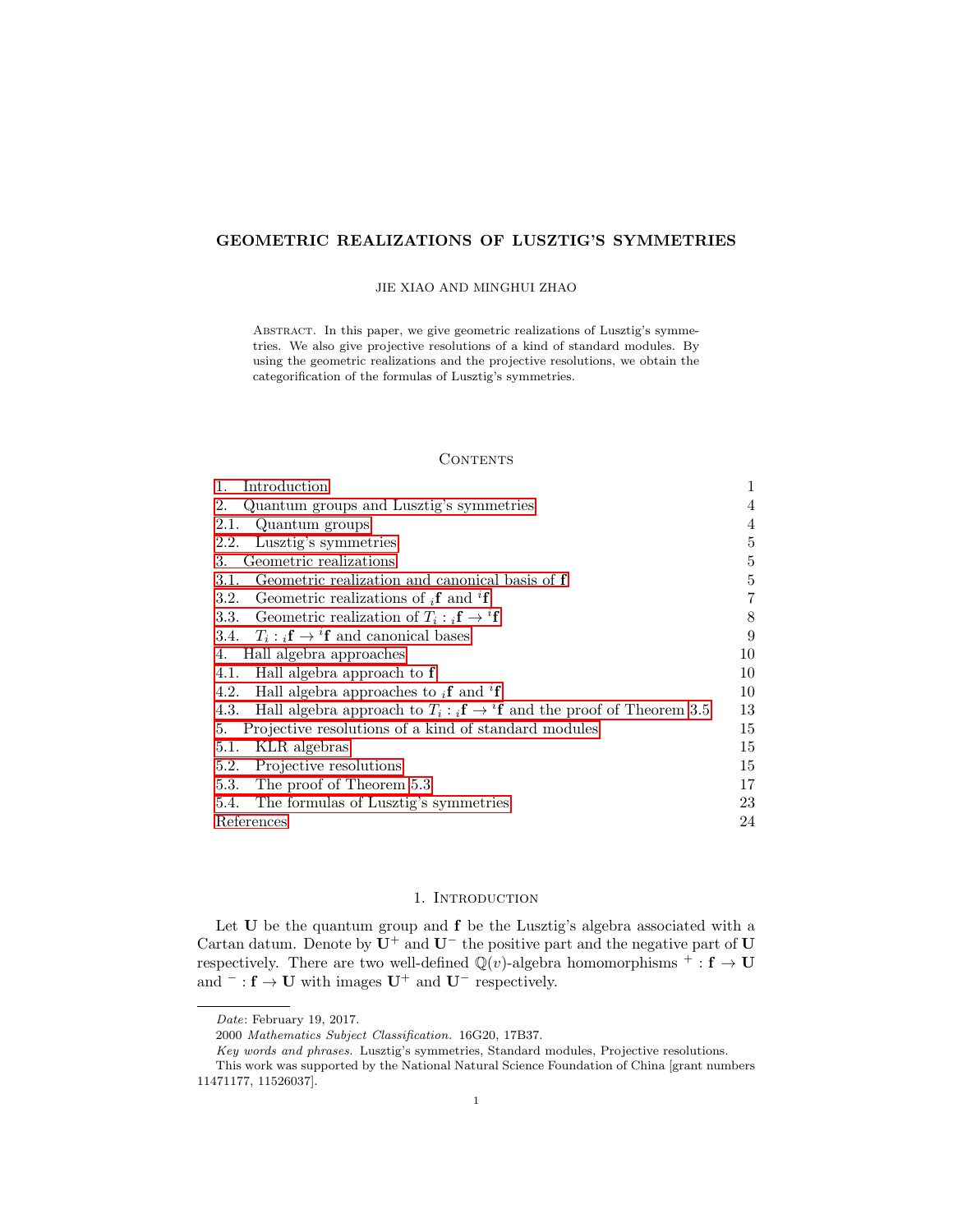Lusztig introduced the canonical basis **B** of **f** in [\[15,](#page-23-1) [17,](#page-23-2) [20\]](#page-23-3). Let  $Q = (I, H)$  be a quiver corresponding to f and V be an I-graded vector space such that  $\dim V = \nu \in$  $NI.$  He studied the variety  $E_V$  consisting of representations of Q with dimension vector  $\nu$ , and a category  $\mathcal{Q}_{\mathbf{V}}$  of some semisimple complexes on  $E_{\mathbf{V}}$ . Let  $K(\mathcal{Q}_{\mathbf{V}})$ be the Grothendieck group of  $\mathcal{Q}_V$ . Considering all dimension vectors, he proved that  $\bigoplus_{\nu \in \mathbb{N}I} K(\mathcal{Q}_{\mathbf{V}})$  realizes f and the set of isomorphism classes of simple objects realizes the canonical basis B.

Lusztig also introduced some symmetries  $T_i$  on **U** for all  $i \in I$  in [\[14,](#page-23-4) [16\]](#page-23-5). Note that  $T_i(\mathbf{U}^+)$  is not contained in  $\mathbf{U}^+$ . Hence, Lusztig introduced two subalgebras if and <sup>i</sup>f of f for any  $i \in I$ , where  ${}_{i}f = \{x \in f \mid T_{i}(x^{+}) \in U^{+}\}\$  and  ${}^{i}f = \{x \in I\}$  $f | T_i^{-1}(x^+) \in U^+$ . Let  $T_i : {}_i f \to {}^i f$  be the unique map satisfying  $T_i(x^+) = T_i(x)^+$ . The algebra **f** has the following direct sum decompositions  $\mathbf{f} = {}_i\mathbf{f} \bigoplus \theta_i \mathbf{f} = {}^i\mathbf{f} \bigoplus \mathbf{f} \theta_i$ . Denote by  $_i \pi : \mathbf{f} \to i\mathbf{f}$  and  $i\pi : \mathbf{f} \to i\mathbf{f}$  the natural projections.

Associated to a finite dimensional hereditary algebra Λ, Ringel introduced the Hall algebra and the composition subalgebra  $\mathcal F$  in [\[22\]](#page-23-6), which gives a realization of the positive part of the quantum group U. If we use the notations of Lusztig in [\[19\]](#page-23-7), we have the canonical isomorphism between the composition subalgebra  $\mathcal F$  and the Lusztig's algebra f. Via the Hall algebra approach, one can apply BGP-reflection functors to quantum groups to give precise constructions of Lusztig's symmetries  $([23, 19, 26, 28, 6, 29]).$  $([23, 19, 26, 28, 6, 29]).$  $([23, 19, 26, 28, 6, 29]).$  $([23, 19, 26, 28, 6, 29]).$  $([23, 19, 26, 28, 6, 29]).$  $([23, 19, 26, 28, 6, 29]).$  $([23, 19, 26, 28, 6, 29]).$  $([23, 19, 26, 28, 6, 29]).$ 

To a Lusztig's algebra f, Khovanov, Lauda ([\[9\]](#page-23-13)) and Rouquier ([\[24\]](#page-23-14)) introduced a series of algebras  $\mathbf{R}_{\nu}$  respectively. The category of finitely generated projective modules of  $\mathbf{R}_{\nu}$  gives a categorification of f and  $\mathbf{R}_{\nu}$  are called Khovanov-Lauda-Rouquier (KLR) algebras. Varagnolo, Vasserot ([\[27\]](#page-23-15)) and Rouquier ([\[25\]](#page-23-16)) realized the KLR algebra  $\mathbf{R}_{\nu}$  as the extension algebra of semisimple complexes in  $\mathcal{Q}_{\mathbf{V}}$  and proved that the set of indecomposable projective modules of  $\mathbf{R}_{\nu}$  can categorify the canonical basis B.

In [\[7,](#page-23-17) [8\]](#page-23-18), Kato gave the categorification of the PBW-type bases of quantum groups of finite type. He constructed some modules (which are called standard modules) of the KLR algebras  $\mathbf{R}_{\nu}$  and proved that there standard modules can categorify the PBW-type basis of f by using the geometric realizations of  $\mathbf{R}_{\nu}$  given by Varagnolo, Vasserot and Rouquier. He proved that the length of the projective resolution of any standard module is finite, which is the categorification of the following fact: the transition matrix between the PBW-type basis of f and the canonical basis B is triangular with diagonal entries equal to 1. This result implies that the global dimensions of the KLR algebras  $\mathbf{R}_{\nu}$  are also finite. In [\[21,](#page-23-19) [4,](#page-23-20) [3,](#page-23-21) [11\]](#page-23-22), Brundan, Kleshchev and McNamara proved the same result by using an algebraic method.

Let  $i \in I$  be a sink (resp. source) of Q. Similarly to the geometric realization of **f**, consider a subvariety  $iE_V$  (resp.  $iE_V$ ) of  $E_V$  and a category  $iQ_V$  (resp.  $iQ_V$ ) of some semisimple complexes on  $_iE_V$  (resp.  $^iE_V$ ). In Section [3.2,](#page-6-0) we verify that  $\bigoplus_{\nu \in \mathbb{N}I} K({}_i \mathcal{Q}_{\mathbf{V}})$  (resp.  $\bigoplus_{\nu \in \mathbb{N}I} K({}^i \mathcal{Q}_{\mathbf{V}})$ ) realizes  ${}_i\mathbf{f}$  (resp.  ${}^i\mathbf{f}$ ).

Let  $i \in I$  be a sink of Q. Let  $Q' = \sigma_i Q$  be the quiver by reversing the directions of all arrows in  $Q$  containing i. Hence, i is a source of  $Q'$ . Consider two I-graded vector spaces **V** and **V'** such that  $\dim V' = s_i(\dim V)$ . In the case of finite type, Kato introduced an equivalence  $\tilde{\omega}_i : {}_i \mathcal{Q}_{V,Q} \to {}^i \mathcal{Q}_{V',Q'}$  and studied the properties of this equivalence in [\[7,](#page-23-17) [8\]](#page-23-18). In this paper, we generalize his construction to all cases and prove that the map induced by  $\tilde{\omega}_i$  realizes the Lusztig's symmetry  $T_i : {}_i\mathbf{f} \to {}^i\mathbf{f}$ .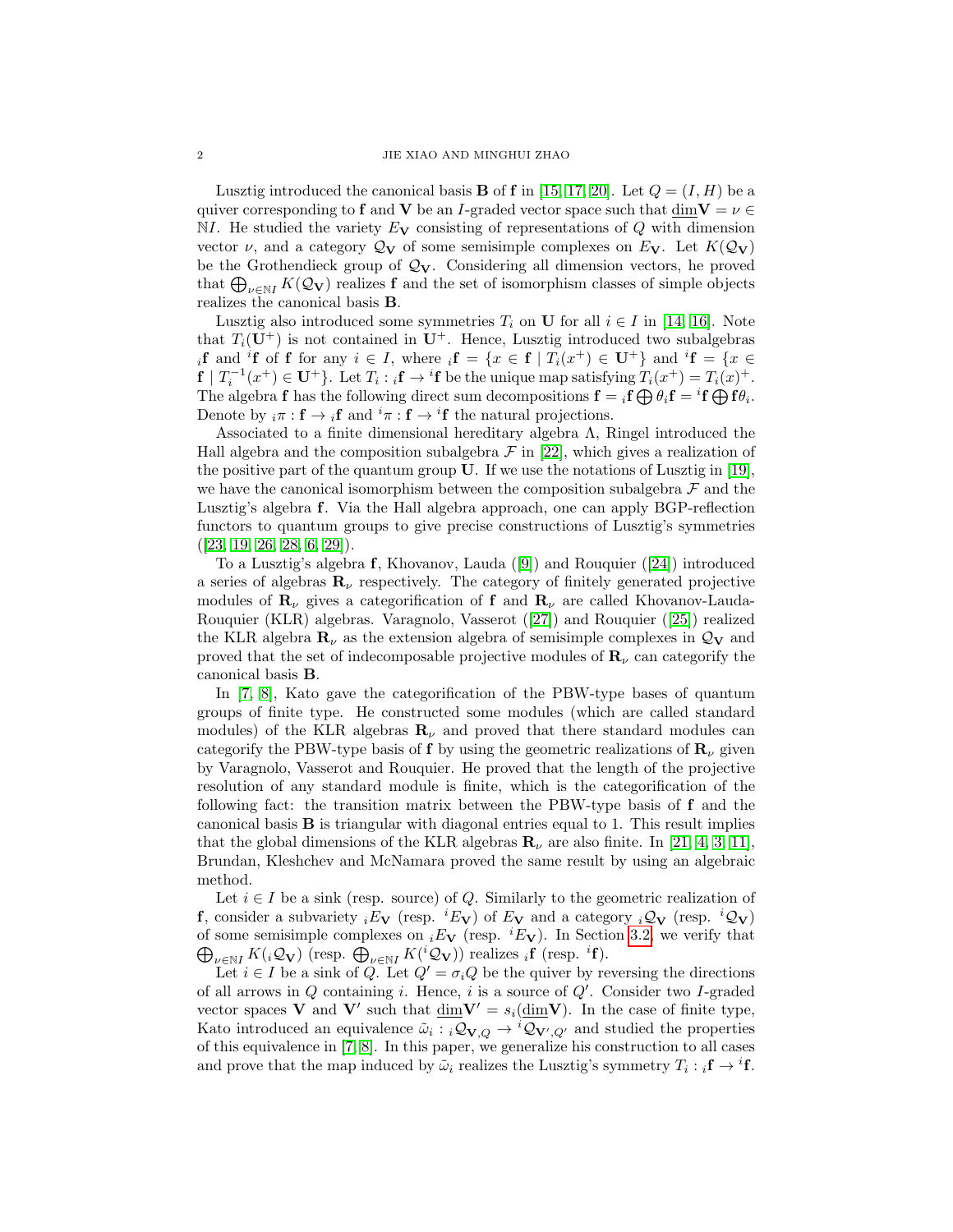For the proof of the result, we shall study the relations between the map induced by  $\tilde{\omega}_i$  and the Hall algebra approach to  $T_i$  in [\[19\]](#page-23-7).

In [\[18\]](#page-23-23), Lusztig showed that Lusztig's symmetries and canonical bases are compatible. Let  $_i\mathbf{B} = i\pi(\mathbf{B})$ , which is a  $\mathbb{Q}(v)$ -basis of  $_i\mathbf{f}$ . Similarly,  $^i\mathbf{B} = ^i\pi(\mathbf{B})$  is a  $\mathbb{Q}(v)$ -basis of <sup>i</sup>f. Lusztig proved that  $T_i : {}_i f \to {}^i f$  maps any element of <sub>i</sub>B to an element of  ${}^{i}$ **B**.

For any simple perverse sheaf  $\mathcal L$  in  $\mathcal Q_{V,Q}$ , the restriction  $_i\mathcal L = j^*_{V}(\mathcal L)$  on  $_iE_{V,Q}$ is also a simple perverse sheaf and belongs to  $_iQ_{V,Q}$ , where  $j_V : iE_{V,Q} \to E_{V,Q}$  is the canonical embedding. Let  ${}^{i}L = \tilde{\omega}_{i}(i\mathcal{L}) \in {}^{i}Q_{V',Q'}$ . The simple perverse sheaf  ${}^{i}\mathcal{L}$  can be wrote as  ${}^{i}\mathcal{L} = j_{\mathbf{V}'}^{*}(\mathcal{L}')$ , where  $\mathcal{L}'$  is a simple perverse sheaf in  $\mathcal{Q}_{\mathbf{V}',Q'}$  and  $j_{\mathbf{V}'} : {}^{i}E_{\mathbf{V}',Q'} \to E_{\mathbf{V}',Q'}$  is the canonical embedding. Since the map induced by  $\tilde{\omega}_i$ realizes  $T_i : {}_i\mathbf{f} \to {}^i\mathbf{f}$ , this result gives a geometric interpretation of Lusztig's result in [\[18\]](#page-23-23).

For any  $m \leq -a_{ij}$ , let

$$
f(i, j; m) = \sum_{r+s=m} (-1)^r v^{-r(-a_{ij} - m + 1)} \theta_i^{(r)} \theta_j \theta_i^{(s)} \in \mathbf{f},
$$

and

$$
f'(i, j; m) = \sum_{r+s=m} (-1)^r v^{-r(-a_{ij} - m+1)} \theta_i^{(s)} \theta_j \theta_i^{(r)} \in \mathbf{f}.
$$

In [\[20\]](#page-23-3), Lusztig proved that  $T_i(f(i, j; m)) = f'(i, j; m')$ , where  $m' = -a_{ij} - m$ . The following formula

$$
T_i(E_j) = \sum_{r+s=-a_{ij}} (-1)^r v^{-r} E_i^{(s)} E_j E_i^{(r)}
$$

is a special case of  $T_i(f(i, j; m)) = f'(i, j; m')$ . In this paper, our main result is the categorification of these formulas. Consider an  $I$ -graded vector space  $V$  such that  $\underline{\dim}V = \nu = mi + j$ . Let  $\mathcal{D}_{G_V}(E_V)$  be the bounded  $G_V$ -equivariant derived category of complexes of *l*-adic sheaves on  $E_V$ . We construct a series of distinguished triangles in  $\mathcal{D}_{G_V}(E_V)$ , which represent the constant sheaf  $\mathbf{1}_{iE_V}$  in terms of some semisimple complexes  $I_p \in \mathcal{D}_{G_V}(E_V)$  geometrically. Note that,  $\mathbf{1}_{iE_V}$  corresponds to a standard module  $K_m$  of the KLR algebra  $\mathbf{R}_{\nu}$  and  $I_p$  correspond to projective modules of  $\mathbf{R}_{\nu}$ . This result means that we find projective resolutions of the standard modules  $K_m$ . Consider two *I*-graded vector spaces **V** and **V**' such that  $\underline{\dim} \mathbf{V} = mi + j$  and  $\underline{\dim} \mathbf{V}' = s_i(\underline{\dim} \mathbf{V}) = m'i + j$ . Applying to the Grothendieck group,  $\mathbf{1}_{iE_{\mathbf{V},Q}}$  (resp.  $\mathbf{1}_{iE_{\mathbf{V}',Q'}}$ ) corresponds to  $f(i,j;m)$  (resp.  $f'(i,j;m')$ ). The property of BGP-reflection functors implies  $\tilde{\omega}_i(v^{-mN}\mathbf{1}_{iE_{\mathbf{V},Q}}) = v^{-m'N}\mathbf{1}_{iE_{\mathbf{V}',Q'}}$ therefore  $T_i(f(i,j;m)) = f'(i,j;m')$ .

In Example D of [\[8\]](#page-23-18), Kato constructed a short exact sequence

$$
0 \longrightarrow P_1 * P_2[2] \longrightarrow P_2 * P_1 \longrightarrow Q_{21} \longrightarrow 0,
$$

which coincides with the projection resolution in our main result in the case of finite type. In Theorem 4.10 of [\[4\]](#page-23-20), Brundan, Kleshchev and McNamara constructed a shout exact sequence of standard modules

$$
0 \longrightarrow v^{-\beta \cdot \gamma} \Delta(\beta) \circ \Delta(\gamma) \longrightarrow \Delta(\gamma) \circ \Delta(\beta) \longrightarrow [p_{\beta, \gamma} + 1] \Delta(\alpha) \longrightarrow 0.
$$

In the case of finite type, the projection resolution in our main result is a special case of the shout exact sequence above where  $\alpha = \alpha_i + \alpha_j$ .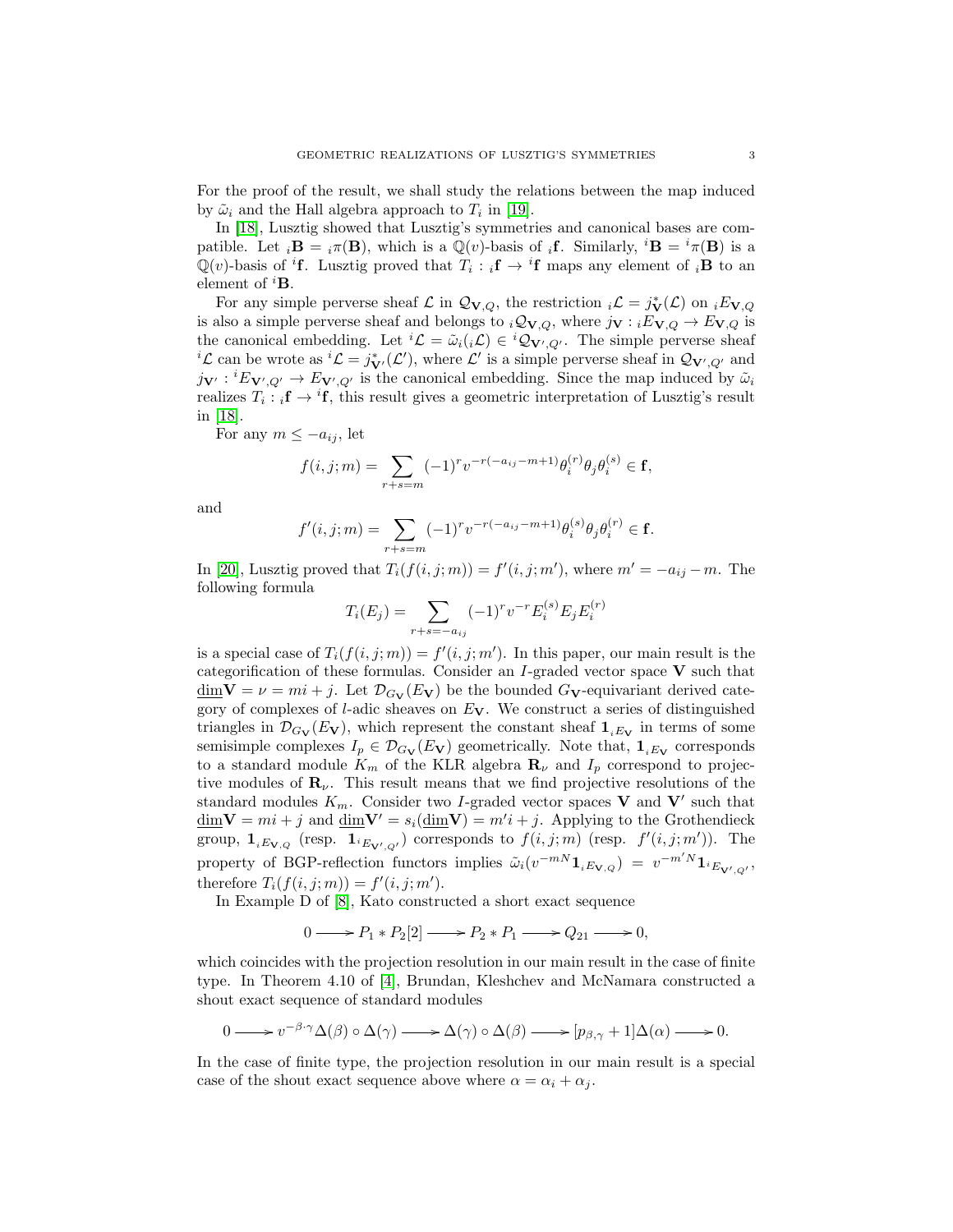#### 2. Quantum groups and Lusztig's symmetries

<span id="page-3-1"></span><span id="page-3-0"></span>2.1. Quantum groups. Let I be a finite index set with  $|I| = n$  and  $A = (a_{ij})_{i,j \in I}$ be a generalized Cartan matrix. Let  $(A, \Pi, \Pi^{\vee}, P, P^{\vee})$  be a Cartan datum associated with  $A$ , where

- (1)  $\Pi = {\alpha_i \mid i \in I}$  is the set of simple roots;
- (2)  $\Pi^{\vee} = \{h_i \mid i \in I\}$  is the set of simple coroots;
- $(3)$  P is the weight lattice;
- (4)  $P^{\vee}$  is the dual weight lattice.

In this paper, we always assume that the generalized Cartan matrix A is symmetric. Fix an indeterminate v. For any  $n \in \mathbb{Z}$ , set  $[n]_v = \frac{v^n - v^{-n}}{v - v^{-1}} \in \mathbb{Q}(v)$ . Let  $[0]_v! = 1$ and  $[n]_v! = [n]_v[n-1]_v \cdots [1]_v$  for any  $n \in \mathbb{Z}_{>0}$ .

The quantum group U associated with a Cartan datum  $(A, \Pi, \Pi^{\vee}, P, P^{\vee})$  is an associative algebra over  $\mathbb{Q}(v)$  with unit element 1, generated by the elements  $E_i$ ,  $F_i(i \in I)$  and  $K_\mu(\mu \in P^{\vee})$  subject to the following relations

$$
K_0 = 1, \quad K_{\mu} K_{\mu'} = K_{\mu + \mu'} \text{ for all } \mu, \mu' \in P^{\vee};
$$
\n
$$
K_{\mu} E_i K_{-\mu} = v^{\alpha_i(\mu)} E_i \text{ for all } i \in I, \mu \in P^{\vee};
$$
\n
$$
K_{\mu} F_i K_{-\mu} = v^{-\alpha_i(\mu)} F_i \text{ for all } i \in I, \mu \in P^{\vee};
$$
\n
$$
E_i F_j - F_j E_i = \delta_{ij} \frac{K_i - K_{-i}}{v - v^{-1}} \text{ for all } i, j \in I;
$$
\n
$$
\sum_{k=0}^{1 - a_{ij}} (-1)^k E_i^{(k)} E_j E_i^{(1 - a_{ij} - k)} = 0 \text{ for all } i \neq j \in I;
$$
\n
$$
\sum_{k=0}^{1 - a_{ij}} (-1)^k F_i^{(k)} F_j F_i^{(1 - a_{ij} - k)} = 0 \text{ for all } i \neq j \in I.
$$

Here,  $K_i = K_{h_i}$  and  $E_i^{(n)} = E_i^n/[n]_v!$ ,  $F_i^{(n)} = F_i^n/[n]_v!$ .

Let  $\mathbf{U}^+$  (resp.  $\mathbf{U}^-$ ) be the subalgebra of  $\mathbf{U}$  generated by  $E_i$  (resp.  $F_i$ ) for all  $i \in I$ , and  $U^0$  be the subalgebra of U generated by  $K_\mu$  for all  $\mu \in P^\vee$ . The quantum group U has the following triangular decomposition

$$
\mathbf{U}\cong \mathbf{U}^-\otimes \mathbf{U}^0\otimes \mathbf{U}^+.
$$

Let  $f$  be the associative algebra defined by Lusztig in [\[20\]](#page-23-3). The algebra  $f$  is generated by  $\theta_i$  ( $i \in I$ ) subject to the following relations

$$
\sum_{k=0}^{1-a_{ij}} (-1)^k \theta_i^{(k)} \theta_j \theta_i^{(1-a_{ij}-k)} = 0 \text{ for all } i \neq j \in I,
$$

where  $\theta_i^{(n)} = \theta_i^n/[n]_v!$ .

There are two well-defined  $\mathbb{Q}(v)$ -algebra homomorphisms  $^+$  :  $f \rightarrow U$  and  $^-$  :  $f \rightarrow$ U satisfying  $E_i = \theta_i^+$  and  $F_i = \theta_i^-$  for all  $i \in I$ . The images of  $^+$  and  $^-$  are U<sup>+</sup> and  $U^-$  respectively.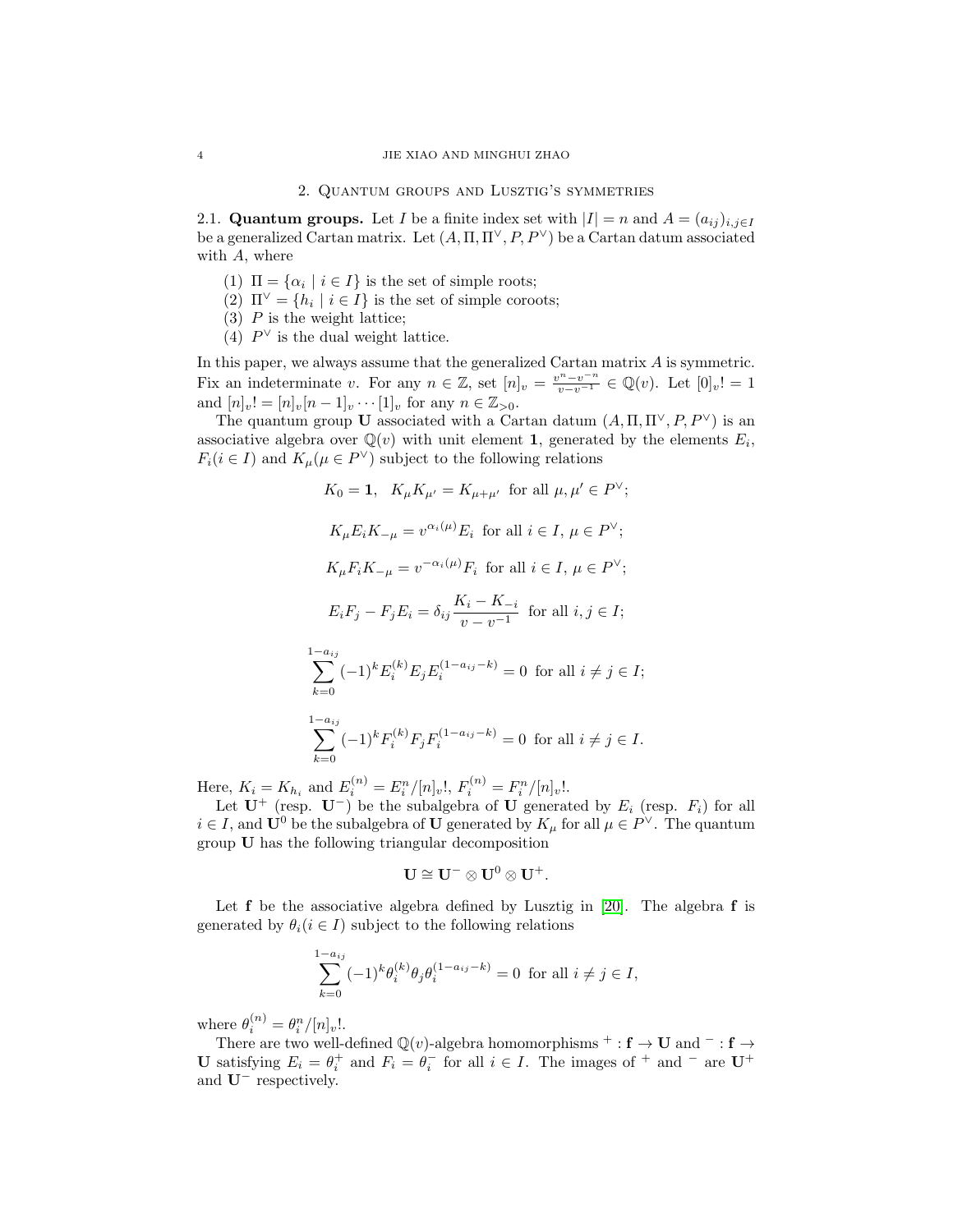<span id="page-4-0"></span>2.2. Lusztig's symmetries. Corresponding to  $i \in I$ , Lusztig introduced the Lusztig's symmetry  $T_i: U \to U$  ([\[14,](#page-23-4) [16,](#page-23-5) [20\]](#page-23-3)). The formulas of  $T_i$  on the generators are:

<span id="page-4-3"></span>
$$
T_i(E_i) = -F_i K_i, \ T_i(F_i) = -K_{-i} E_i;
$$
  

$$
T(E_i) = \sum_{i=1}^{n} (F_i) T_i F_i(F_i) F_i F_i(F_i)
$$

(1) 
$$
T_i(E_j) = \sum_{r+s=-a_{ij}} (-1)^r v^{-r} E_i^{(s)} E_j E_i^{(r)} \text{ for } i \neq j \in I;
$$

(2) 
$$
T_i(F_j) = \sum_{r+s=-a_{ij}} (-1)^r v^r F_i^{(r)} F_j F_i^{(s)} \text{ for } i \neq j \in I;
$$

$$
T_i(K_\mu) = K_{\mu - \alpha_i(\mu)h_i}.
$$

Lusztig introduced two subalgebras  $_i$ **f** and <sup>i</sup>**f** of **f**. For any  $j \in I$ ,  $i \neq j$ ,  $m \in \mathbb{N}$ , define

$$
f(i,j;m) = \sum_{r+s=m} (-1)^r v^{-r(-a_{ij}-m+1)} \theta_i^{(r)} \theta_j \theta_i^{(s)} \in \mathbf{f},
$$

and

$$
f'(i, j; m) = \sum_{r+s=m} (-1)^r v^{-r(-a_{ij} - m+1)} \theta_i^{(s)} \theta_j \theta_i^{(r)} \in \mathbf{f}.
$$

The subalgebras  $_i$ **f** and <sup>i</sup>**f** are generated by  $f(i, j; m)$  and  $f'(i, j; m)$  respectively.

Note that  ${}_{i}f = \{x \in f \mid T_{i}(x^{+}) \in U^{+}\}\$ and  ${}^{i}f = \{x \in f \mid T_{i}^{-1}(x^{+}) \in U^{+}\}\$  ([\[20\]](#page-23-3)). Hence there exists a unique  $T_i : {}_i\mathbf{f} \to {}^i\mathbf{f}$  such that  $T_i(x^+) = T_i(x)^+$ . Lusztig also showed that **f** has the following direct sum decompositions  $\mathbf{f} = {}_i\mathbf{f} \bigoplus \theta_i \mathbf{f} = {}^i\mathbf{f} \bigoplus \mathbf{f} \theta_i$ . Denote by  $_i \pi : \mathbf{f} \to i\mathbf{f}$  and  $^i \pi : \mathbf{f} \to {}^i \mathbf{f}$  the natural projections.

Lusztig also proved the following formulas.

<span id="page-4-4"></span>**Proposition 2.1** ([\[20\]](#page-23-3)). For any  $-a_{ij} \ge m \in \mathbb{N}$ ,  $T_i(f(i, j; m)) = f'(i, j; -a_{ij} - m)$ .

The formulas [\(1\)](#page-4-3) and [\(2\)](#page-4-3) are two special cases of Proposition [2.1.](#page-4-4)

## 3. Geometric realizations

<span id="page-4-2"></span><span id="page-4-1"></span>3.1. Geometric realization and canonical basis of f. In this subsection, we shall review the geometric realization of  $f$  introduced by Lusztig ([\[15,](#page-23-1) [17,](#page-23-2) [20\]](#page-23-3)).

A quiver  $Q = (I, H, s, t)$  consists of a vertex set I, an arrow set H, and two maps  $s, t : H \to I$  such that an arrow  $\rho \in H$  starts at  $s(\rho)$  and terminates at  $t(\rho)$ . From now on, assume that  $s(\rho) \neq t(\rho)$  for any  $\rho \in H$ .

For any  $i, j \in I$ , let

$$
a_{ij} = \begin{cases} -\# \{ i \to j \} - \# \{ j \to i \}, & \text{if } i \neq j; \\ 2, & \text{if } i = j. \end{cases}
$$

The matrix  $A = (a_{ij})_{i,j \in I}$  is a symmetric generalized Cartan matrix. Let f be the Lusztig's algebra corresponding to A. Let  $p$  be a prime and  $q$  be a power of  $p$ . Denote by  $\mathbb{F}_q$  the finite field with  $q$  elements and  $\mathbb{K} = \mathbb{F}_q.$ 

For a finite dimensional *I*-graded K-vector space  $\mathbf{V} = \bigoplus_{i \in I} V_i$ , define

$$
E_{\mathbf{V}} = \bigoplus_{\rho \in H} \mathrm{Hom}_{\mathbb{K}}(V_{s(\rho)}, V_{t(\rho)}).
$$

The dimension vector of **V** is defined as  $\underline{\dim} \mathbf{V} = \sum_{i \in I} (\dim_{\mathbb{K}} V_i) i \in \mathbb{N}I$ . The algebraic group  $G_{\mathbf{V}} = \prod_{i \in I} GL_{\mathbb{K}}(V_i)$  acts on  $E_{\mathbf{V}}$  naturally.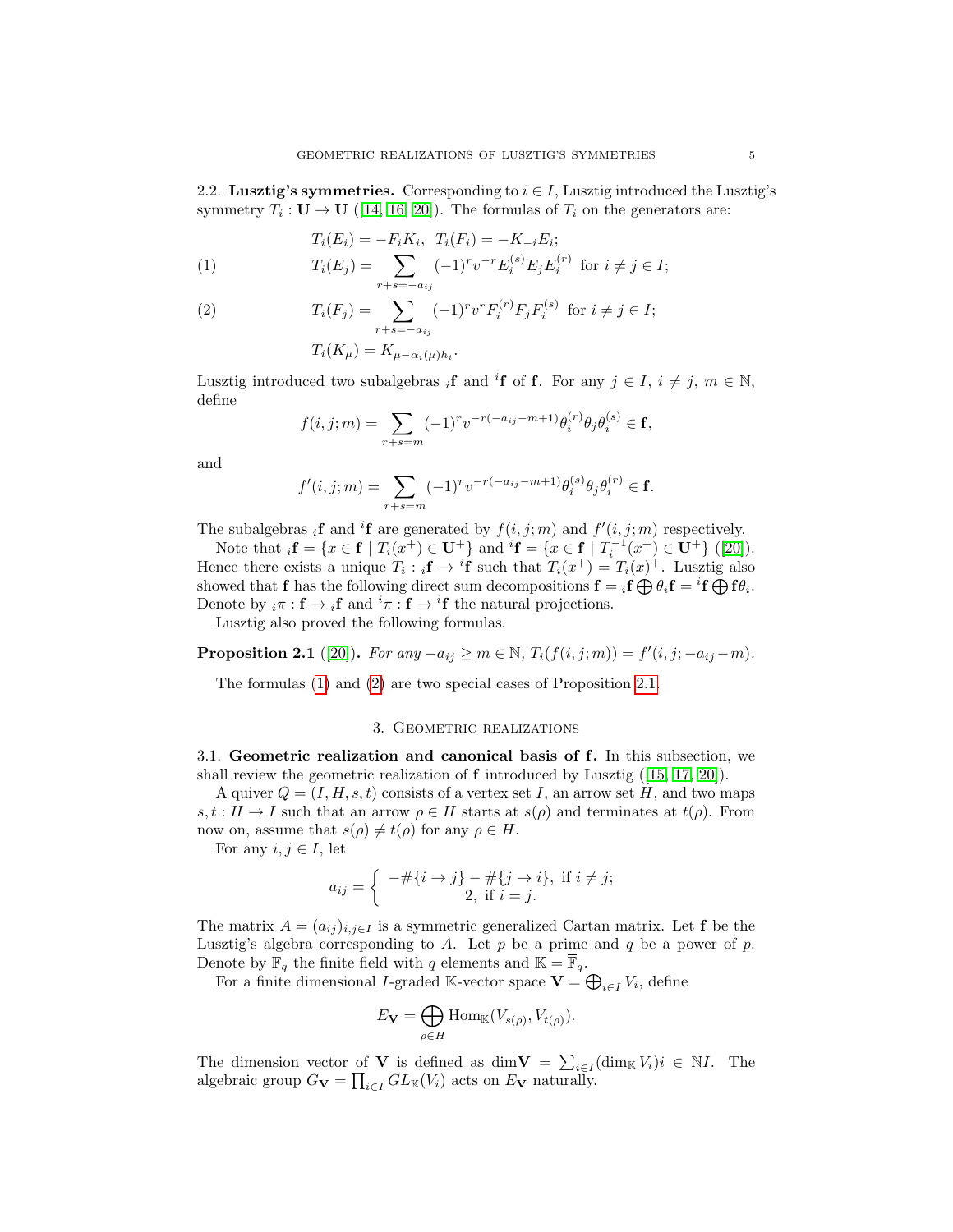Fix a nonzero element  $\nu \in NI$ . Let

$$
Y_{\nu} = {\mathbf{y} = (i, \mathbf{a}) \mid \sum_{l=1}^{k} a_l i_l = \nu},
$$

where  $\mathbf{i} = (i_1, i_2, \dots, i_k), i_l \in I$ ,  $\mathbf{a} = (a_1, a_2, \dots, a_k), a_l \in \mathbb{N}$ , and

$$
I^{\nu} = \{ \mathbf{i} = (i_1, i_2, \dots, i_k) \mid \sum_{l=1}^{k} i_l = \nu \}.
$$

Fix a finite dimensional I-graded K-vector space V such that  $\dim V = \nu$ . For any element  $y = (i, a)$ , a flag of type y in V is a sequence

$$
\phi = (\mathbf{V} = \mathbf{V}^k \supset \mathbf{V}^{k-1} \supset \cdots \supset \mathbf{V}^0 = 0)
$$

of I-graded K-vector spaces such that  $\underline{\dim} \mathbf{V}^l / \mathbf{V}^{l-1} = a_l i_l$ . Let  $F_\mathbf{y}$  be the variety of all flags of type **y** in **V**. For any  $x \in E_V$ , a flag  $\phi$  is called x-stable if  $x_\rho(V_{s(\rho)}^l) \subset V_{t(\rho)}^l$ for all l and all  $\rho \in H$ . Let

$$
\tilde{F}_\mathbf{y} = \{(x, \phi) \in E_\mathbf{V} \times F_\mathbf{y} \mid \phi \text{ is } x\text{-stable}\}
$$

and  $\pi_{\mathbf{y}} : \tilde{F}_{\mathbf{y}} \to E_{\mathbf{V}}$  be the projection to  $E_{\mathbf{V}}$ .

Let  $\bar{\mathbb{Q}}_l$  be the *l*-adic field and  $\mathcal{D}_{G_V}(E_V)$  be the bounded  $G_V$ -equivariant derived category of complexes of *l*-adic sheaves on  $E_V$ . For each  $y \in Y_\nu$ , consider  $\mathcal{L}_y$  =  $(\pi_{\mathbf{y}})_{!}(\mathbf{1}_{\tilde{F}_{\mathbf{y}}})[d_{\mathbf{y}}] \in \mathcal{D}_{G_{\mathbf{V}}}(E_{\mathbf{V}})$ , where  $d_{\mathbf{y}} = \dim \tilde{F}_{\mathbf{y}}$ . Since  $F_{\mathbf{y}}$  is a smooth, irreducible, projective variety and the projection  $\tilde{F}_y \to F_y$  is a vector bundle,  $\tilde{F}_y$  is a smooth, irreducible variety. At the same time,  $\pi_{\mathbf{y}} : \tilde{F}_{\mathbf{y}} \to E_{\mathbf{V}}$  is a proper  $G_{\mathbf{V}}$ -equivariant morphism. Hence, by BBD decomposition theorem ([\[1,](#page-23-24) [5\]](#page-23-25)),  $\mathcal{L}_{\mathbf{v}}$  is a semisimple complex. Let  $\mathcal{P}_V$  be the set of isomorphism classes of simple perverse sheaves  $\mathcal L$  on E<sub>V</sub> such that  $\mathcal{L}[r]$  appears as a direct summand of  $\mathcal{L}_{i}$  for some  $i \in I^{\nu}$  and  $r \in \mathbb{Z}$ . Let  $\mathcal{Q}_V$  be the full subcategory of  $\mathcal{D}_{G_V}(E_V)$  consisting of all complexes which are isomorphic to finite direct sums of complexes in the set  $\{\mathcal{L}[r] \mid \mathcal{L} \in \mathcal{P}_V, r \in \mathbb{Z}\}.$ 

Let  $K(\mathcal{Q}_{\mathbf{V}})$  be the Grothendieck group of  $\mathcal{Q}_{\mathbf{V}}$ . Define

$$
v^{\pm}[\mathcal{L}] = [\mathcal{L}[\pm 1](\pm \frac{1}{2})],
$$

where  $\mathcal{L}(d)$  is the Tate twist of  $\mathcal{L}$ . Then,  $K(\mathcal{Q}_V)$  is a free A-module, where  $\mathcal{A} =$  $\mathbb{Z}[v, v^{-1}]$ . Define

$$
K(\mathcal{Q}) = \bigoplus_{\nu \in \mathbb{N}I} K(\mathcal{Q}_{\mathbf{V}}).
$$

For  $\nu, \nu', \nu'' \in \mathbb{N}I$  such that  $\nu = \nu' + \nu''$  and three *I*-graded K-vector spaces **V**,  $V', V''$  such that  $\dim V = \nu$ ,  $\dim V' = \nu'$ ,  $\dim V'' = \nu''$ , Lusztig constructed a functor

$$
*:\mathcal{Q}_{\mathbf{V}'}\times\mathcal{Q}_{\mathbf{V}''}\rightarrow\mathcal{Q}_{\mathbf{V}}.
$$

This functor induces an associative A-bilinear multiplication

$$
\circledast: K(\mathcal{Q}_{\mathbf{V}'}) \times K(\mathcal{Q}_{\mathbf{V}''}) \rightarrow K(\mathcal{Q}_{\mathbf{V}})
$$
  

$$
([\mathcal{L}'], [\mathcal{L}'']) \rightarrow [\mathcal{L}'] \circledast [\mathcal{L}''] = [\mathcal{L}' \circledast \mathcal{L}''],
$$

where  $\mathcal{L}' \otimes \mathcal{L}'' = (\mathcal{L}' * \mathcal{L}'') [m_{\nu'\nu''}] (\frac{m_{\nu'\nu''}}{2})$  and  $m_{\nu'\nu''} = \sum_{\rho \in H} \nu'_{s(\rho)} \nu''_{t(\rho)} - \sum_{i \in I} \nu'_i \nu''_i$ . Then  $K(\mathcal{Q})$  becomes an associative A-algebra and the set  $\{[\mathcal{L}] \mid \mathcal{L} \in \mathcal{P}_V\}$  is a basis of  $K(Q_V)$ .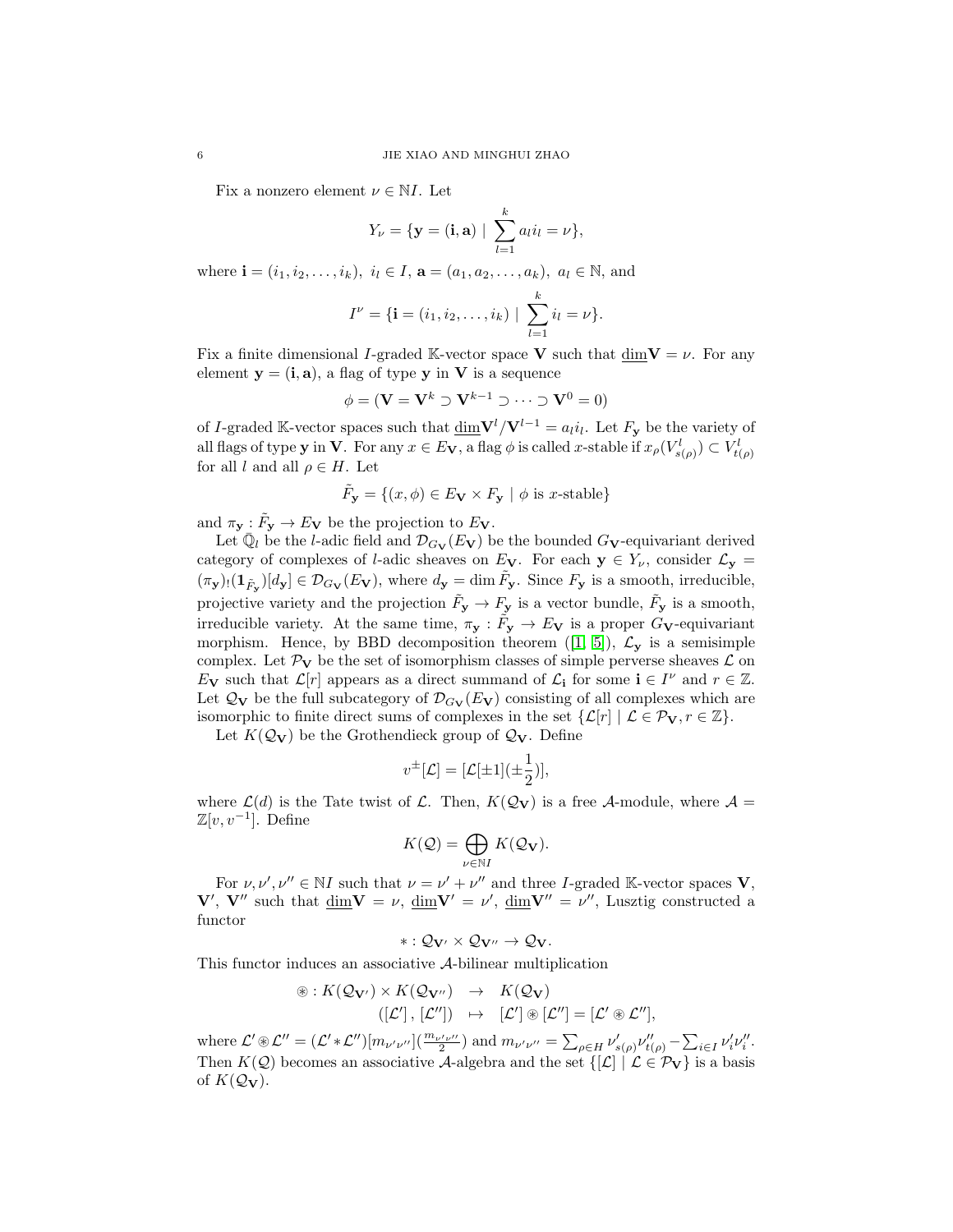<span id="page-6-2"></span>**Theorem 3.1** ([\[17\]](#page-23-2)). There is a unique A-algebra isomorphism

$$
\lambda_{\mathcal{A}} : K(\mathcal{Q}) \to \mathbf{f}_{\mathcal{A}}
$$

such that  $\lambda_{\mathcal{A}}(\mathcal{L}_{\mathbf{y}}) = \theta_{\mathbf{y}}$  for all  $\mathbf{y} \in Y_{\nu}$ , where  $\theta_{\mathbf{y}} = \theta_{i_1}^{(a_1)} \theta_{i_2}^{(a_2)} \cdots \theta_{i_k}^{(a_k)}$  and  $\mathbf{f}_{\mathcal{A}}$  is the integral form of f.

Let  $\mathbf{B}_{\nu} = {\mathbf{b}_{\mathcal{L}} = \lambda_{\mathcal{A}}([\mathcal{L}]) \mid \mathcal{L} \in \mathcal{P}_{\mathbf{V}}}$  and  $\mathbf{B} = \sqcup_{\nu \in \mathbb{N}I} \mathbf{B}_{\nu}$ . Then **B** is the canonical basis of f introduced by Lusztig in [\[15,](#page-23-1) [17\]](#page-23-2).

<span id="page-6-0"></span>3.2. Geometric realizations of <sub>i</sub>f and <sup>i</sup>f. Assume that  $i \in I$  is a sink. Let V be a finite dimensional I-graded K-vector space such that dim  $V = \nu$ . Consider a subvariety  $iE_V$  of  $E_V$ 

$$
{}_{i}E_{\mathbf{V}} = \{ x \in E_{\mathbf{V}} \mid \bigoplus_{h \in H, t(h) = i} x_{h} : \bigoplus_{h \in H, t(h) = i} V_{s(h)} \to V_{i} \text{ is surjective} \}.
$$

Let  $j_{\mathbf{V}} : {}_iE_{\mathbf{V}} \to E_{\mathbf{V}}$  be the canonical embedding. For any  $\mathbf{y} = (\mathbf{i}, \mathbf{a}) \in Y_{\nu}$ , let

$$
{}_{i}\tilde{F}_{\mathbf{y}} = \{(x,\phi) \in {}_{i}E_{\mathbf{V}} \times F_{\mathbf{y}} \mid \phi \text{ is } x\text{-stable}\}
$$

and  $_i\pi_{\mathbf{y}}: {}_i\tilde{F}_{\mathbf{y}} \to {}_iE_{\mathbf{V}}$  be the projection to  ${}_iE_{\mathbf{V}}$ .

For any  $\mathbf{y} \in Y_{\nu}$ , let  $_i \mathcal{L}_{\mathbf{y}} = (i \pi_{\mathbf{y}}) \cdot (1_{i \tilde{F}_{\mathbf{y}}})[d_{\mathbf{y}}] \in \mathcal{D}_{G_{\mathbf{V}}}(i E_{\mathbf{V}})$ . Since  $_i E_{\mathbf{V}}$  is an open subvariety of  $E_V$ , it is also a smooth variety. At the same time,  $_i\pi_y : i\tilde{F}_y \to iE_V$  is a projection. Hence, BBD decomposition theorem implies that  ${}_{i}\mathcal{L}_{y}$  is a semisimple complex. Let  ${}_{i}\mathcal{P}_{V}$  be the set of isomorphism classes of simple perverse sheaves  $\mathcal{L}$  on  $iE_V$  such that  $\mathcal{L}[r]$  appears as a direct summand of  $i\mathcal{L}_i$  for some  $i \in I^{\nu}$  and  $r \in \mathbb{Z}$ . Let  $i\mathcal{Q}_V$  be the full subcategory of  $\mathcal{D}_{G_V}(iE_V)$  consisting of all complexes which are isomorphic to finite direct sums of complexes in the set  $\{\mathcal{L}[r] \mid \mathcal{L} \in {}_{i} \mathcal{P}_{\mathbf{V}}, r \in \mathbb{Z}\}.$ 

Let  $K({}_i\mathcal{Q}_{\mathbf{V}})$  be the Grothendieck group of  ${}_i\mathcal{Q}_{\mathbf{V}}$  and

$$
K(_{i}\mathcal{Q}) = \bigoplus_{\nu \in \mathbb{N}I} K(_{i}\mathcal{Q}_{\mathbf{V}}).
$$

Naturally, we have two functors  $j_{V} : \mathcal{D}_{G_V}(iE_V) \to \mathcal{D}_{G_V}(E_V)$  and  $j_V^* : \mathcal{D}_{G_V}(E_V) \to$  $\mathcal{D}_{G_V}(iE_V)$ .

For any  $y \in Y_{\nu}$ , we have the following fiber product

<span id="page-6-3"></span><span id="page-6-1"></span>
$$
i\tilde{F}_{\mathbf{y}} \xrightarrow{\tilde{j}_{\mathbf{V}}} \tilde{F}_{\mathbf{y}} \\
\downarrow_{i\pi_{y}} \qquad \qquad \downarrow_{\pi_{y}} \\
iE_{\mathbf{V}} \xrightarrow{j_{\mathbf{V}}} E_{\mathbf{V}}.
$$

By the smooth base change formula, we have

$$
(3) \qquad j_{\mathbf{V}}^*\mathcal{L}_{\mathbf{y}} = j_{\mathbf{V}}^*(\pi_y) \cdot (\mathbf{1}_{\tilde{F}_{\mathbf{y}}})[d_{\mathbf{y}}] = (i\pi_y) \cdot \tilde{j}_{\mathbf{V}}^*(\mathbf{1}_{\tilde{F}_{\mathbf{y}}})[d_{\mathbf{y}}] = (i\pi_y) \cdot (\mathbf{1}_{i\tilde{F}_{\mathbf{y}}})[d_{\mathbf{y}}] = i\mathcal{L}_{\mathbf{y}}.
$$

That is  $j_V^*(\mathcal{Q}_V) = i\mathcal{Q}_V$ . Hence  $j_V^*: \mathcal{Q}_V \to i\mathcal{Q}_V$  and  $j^*: K(\mathcal{Q}) \to K(i\mathcal{Q})$  can be defined.

Consider the following diagram

(4) 
$$
0 \longrightarrow \theta_i \mathbf{f}_\mathcal{A} \xrightarrow{i} \mathbf{f}_\mathcal{A} \xrightarrow{i \pi_\mathcal{A}} i \mathbf{f}_\mathcal{A} \longrightarrow 0
$$

$$
\downarrow \chi'_\mathcal{A} \qquad \qquad \downarrow \chi'_\mathcal{A} \qquad \qquad \downarrow \chi'_\mathcal{A} \qquad \qquad \downarrow \chi'_\mathcal{A} \longrightarrow 0,
$$

$$
K(\mathcal{Q}) \xrightarrow{j^*} K(i\mathcal{Q}) \longrightarrow 0,
$$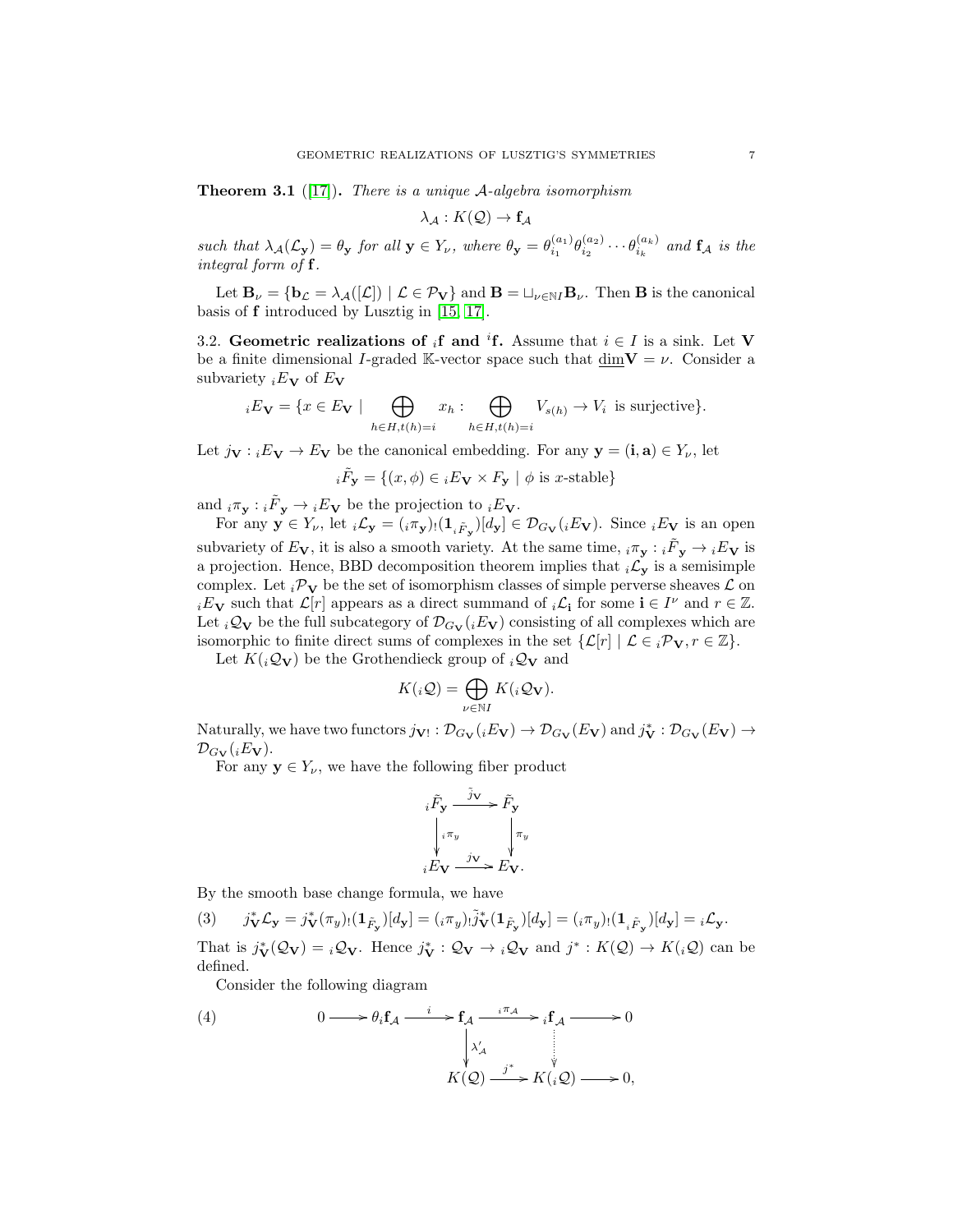where  $\lambda'_{\mathcal{A}}$  is the inverse of  $\lambda_{\mathcal{A}}$ . Since  $j^* \circ \lambda'_{\mathcal{A}} \circ i = 0$ , there exists a map  $_i \lambda'_{\mathcal{A}} : i \mathbf{f}_{\mathcal{A}} \to$  $K(j\mathcal{Q})$  such that the above diagram [\(4\)](#page-6-1) commutes.

<span id="page-7-1"></span>**Proposition 3.2.** The map  $i\lambda'_{\mathcal{A}} : i\mathbf{f}_{\mathcal{A}} \to K(i\mathcal{Q})$  is an isomorphism of A-algebras.

The proof of Proposition [3.2](#page-7-1) will be given in Section [4.2.](#page-9-2)

Assume that  $i \in I$  is a source. We can give a geometric realization of <sup>i</sup>f similarly. Consider a subvariety  ${}^{i}E_{V}$  of  $E_{V}$ 

$$
{}^{i}E_{\mathbf{V}} = \{x \in E_{\mathbf{V}} \mid \bigoplus_{h \in H, s(h)=i} x_h : V_i \to \bigoplus_{h \in H, s(h)=i} V_{t(h)} \text{ is injective} \}.
$$

Let  $j_{\mathbf{V}} : {}^{i}E_{\mathbf{V}} \to E_{\mathbf{V}}$  be the canonical embedding. Since  ${}^{i}E_{\mathbf{V}}$  is an open subvariety of  $E_V$ , it is also a smooth variety. The definitions of  ${}^iQ_V$ ,  $K({}^iQ_V)$  and  $K({}^iQ)$ are similar to those of  $_i\mathcal{Q}_V$ ,  $K(i\mathcal{Q}_V)$  and  $K(i\mathcal{Q})$  respectively. We can also define  $j^*_{\mathbf{V}}:\mathcal{Q}_{\mathbf{V}} \to {}^i\mathcal{Q}_{\mathbf{V}}, j^*: K(\mathcal{Q}) \to K({}^i\mathcal{Q})$  and  ${}^i\lambda'_{\mathcal{A}} : {}^i\mathbf{f}_{\mathcal{A}} \to K({}^i\mathcal{Q}).$ 

Similarly to Proposition [3.2,](#page-7-1) we have the following proposition.

<span id="page-7-3"></span>**Proposition 3.3.** The map  ${}^{i}\lambda'_{\mathcal{A}} : {}^{i}f_{\mathcal{A}} \to K({}^{i}\mathcal{Q})$  is an isomorphism of A-algebras.

<span id="page-7-2"></span> $\Box$ 

<span id="page-7-0"></span>3.3. Geometric realization of  $T_i : {}_i f \rightarrow {}^i f$ . Assume that i is a sink of  $Q =$  $(I, H, s, t)$ . So i is a source of  $Q' = \sigma_i Q = (I, H', s, t)$ , where  $\sigma_i Q$  is the quiver by reversing the directions of all arrows in Q containing i. For any  $\nu, \nu' \in NI$  such that  $\nu' = s_i \nu = \nu - \nu(h_i)i$  and *I*-graded K-vector spaces **V**, **V**' such that  $\underline{\dim}$ **V** =  $\nu$ ,  $\underline{\dim} \mathbf{V}' = \nu'$ , consider the following correspondence ([\[19,](#page-23-7) [8\]](#page-23-18))

(5) 
$$
{}_{i}E_{\mathbf{V},Q} \leftarrow \alpha \text{ } Z_{\mathbf{V}\mathbf{V}'} \xrightarrow{\beta} {}^{i}E_{\mathbf{V}',Q'} ,
$$

where

- (1)  $Z_{\mathbf{V}\mathbf{V}'}$  is the subset in  $E_{\mathbf{V},Q} \times E_{\mathbf{V}',Q'}$  consisting of all  $(x,y)$  satisfying the following conditions
	- (a) for any  $h \in H$  such that  $t(h) \neq i$  and  $h \in H'$ ,  $x_h = y_h$ ;
	- (b) the following sequence is exact

$$
0 \longrightarrow V_i' \xrightarrow{\bigoplus_{h \in H', s(h)=i} y_h} \bigoplus_{h \in H, t(h)=i} V_{s(h)} \xrightarrow{\bigoplus_{h \in H, t(h)=i} x_h} V_i \longrightarrow 0.
$$

(2)  $\alpha(x, y) = x$  and  $\beta(x, y) = y$ .

From now on,  $_i E_{V,Q}$  is denoted by  $_i E_V$  and  $^i E_{V',Q'}$  is denoted by  $^i E_{V'}$ . Let

$$
G_{\mathbf{V}\mathbf{V}'} = GL(V_i) \times GL(V'_i) \times \prod_{j \neq i} GL(V_j) \cong GL(V_i) \times GL(V'_i) \times \prod_{j \neq i} GL(V'_j),
$$

which acts on  $Z_{\mathbf{V}\mathbf{V}'}$  naturally.

<span id="page-7-4"></span>By  $(5)$ , we have

(6) 
$$
\mathcal{D}_{G_{\mathbf{V}}(i}E_{\mathbf{V}}) \xrightarrow{\alpha^*} \mathcal{D}_{G_{\mathbf{V}\mathbf{V}'}}(Z_{\mathbf{V}\mathbf{V}'}) \xleftarrow{\beta^*} \mathcal{D}_{G_{\mathbf{V}'}}(iE_{\mathbf{V}'}) .
$$

Since  $\alpha$  and  $\beta$  are principal bundles with fibers  $Aut(V_i')$  and  $Aut(V_i)$  respectively,  $\alpha^*$  and  $\beta^*$  are equivalences of categories by Section 2.2.5 in [\[2\]](#page-23-26). Hence, for any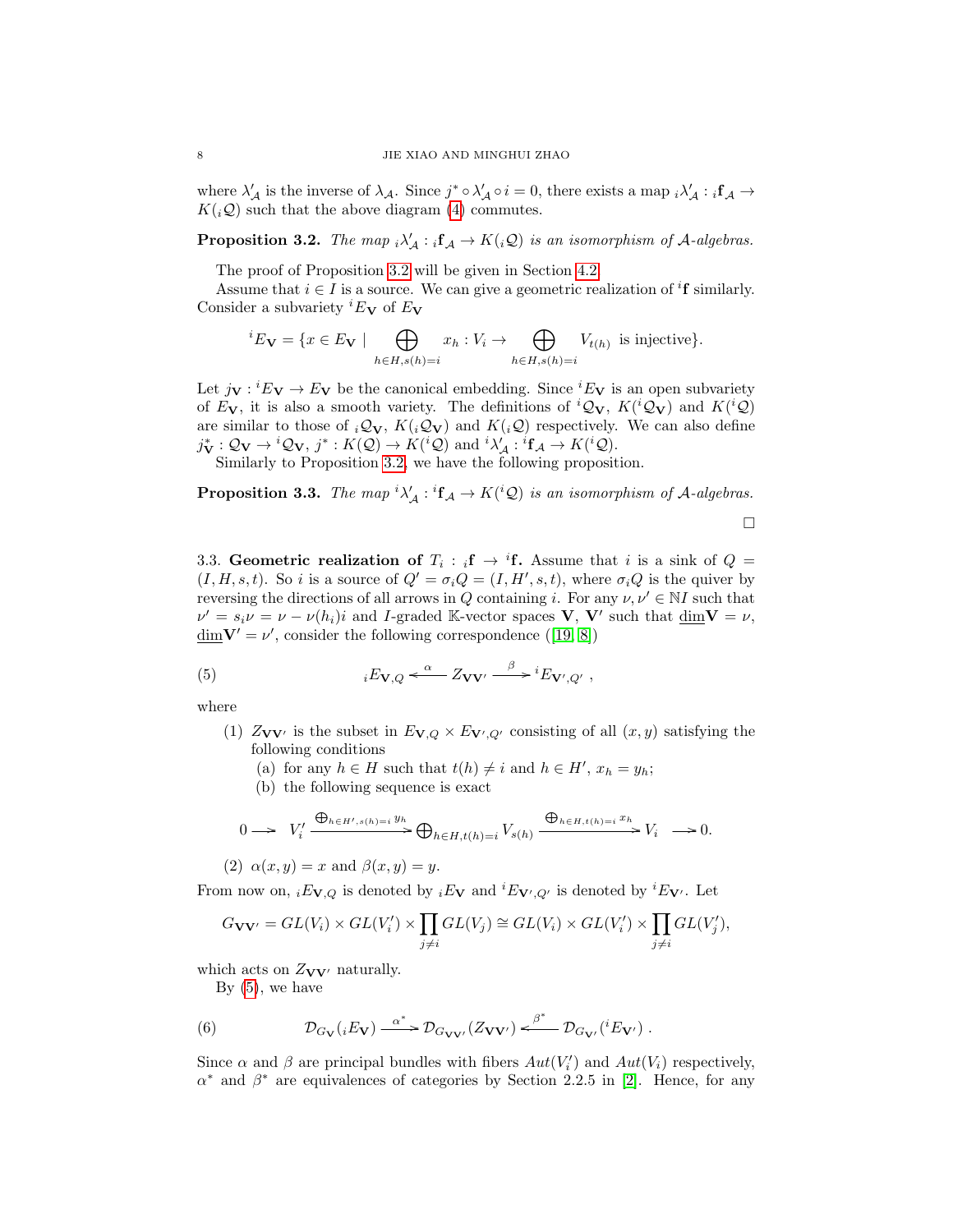$\mathcal{L} \in \mathcal{D}_{G_V}(iE_V)$  there exists a unique  $\mathcal{L}' \in \mathcal{D}_{G_{V'}}({}^{i}E_{V'})$  such that  $\alpha^*(\mathcal{L}) = \beta^*(\mathcal{L}')$ . Define

$$
\tilde{\omega}_i : \mathcal{D}_{G_{\mathbf{V}}}(iE_{\mathbf{V}}) \rightarrow \mathcal{D}_{G_{\mathbf{V'}}}(iE_{\mathbf{V'}})
$$

$$
\mathcal{L} \rightarrow \mathcal{L'}[-s(\mathbf{V})](-\frac{s(\mathbf{V})}{2}),
$$

where  $s(\mathbf{V}) = \dim \mathrm{GL}(V_i) - \dim \mathrm{GL}(V_i')$ . Since  $\alpha^*$  and  $\beta^*$  are equivalences of categories,  $\tilde{\omega}_i$  is also an equivalence of categories.

<span id="page-8-2"></span>**Proposition 3.4.** It holds that  $\tilde{\omega}_i({}_i\mathcal{Q}_V) = {}^i\mathcal{Q}_{V'}$ .

The proof of Proposition [3.4](#page-8-2) will be given in Section [4.3.](#page-12-0)

Hence, we can define  $\tilde{\omega}_i : {}_i\mathcal{Q}_V \to {}^i\mathcal{Q}_{V'}$  and  $\tilde{\omega}_i : K({}_i\mathcal{Q}) \to K({}^i\mathcal{Q})$ . We have the following theorem.

<span id="page-8-1"></span>**Theorem 3.5.** We have the following commutative diagram

$$
i\mathbf{f}_{\mathcal{A}} \xrightarrow{T_i} i\mathbf{f}_{\mathcal{A}} \\
\downarrow i\lambda'_{\mathcal{A}} \qquad \qquad \downarrow i\lambda'_{\mathcal{A}} \\
K(i\mathcal{Q}) \xrightarrow{\tilde{\omega}_i} K(i\mathcal{Q}).
$$

The proof of Theorem [3.5](#page-8-1) will be given in Section [4.3.](#page-12-0)

<span id="page-8-0"></span>3.4.  $T_i$ :  $_i f \rightarrow i f$  and canonical bases. In [\[18\]](#page-23-23), Lusztig showed that Lusztig's symmetries and canonical bases are compatible. In this section, we shall give a geometric interpretation of this result by using the geometric realization of  $T_i$ .

Let **B** be the canonical basis of **f**. Since  $\theta_i$ **f** is the kernel of  $_i\pi : \mathbf{f} \to {}_i\mathbf{f}$  and  $\mathbf{B} \cap \theta_i$ **f** is a  $\mathbb{Q}(v)$ -basis of  $\theta_i$ **f**,  $_i$ **B** =  $_i\pi$ (**B**) is a  $\mathbb{Q}(v)$ -basis of  $_i$ **f**. Similarly,  ${}^i$ **B** =  ${}^i\pi$ (**B**) is a  $\mathbb{Q}(v)$ -basis of <sup>i</sup>f.

Lusztig proved the following theorem.

<span id="page-8-5"></span>**Theorem 3.6** ([\[18\]](#page-23-23)). Lusztig's symmetry  $T_i : {}_i\mathbf{f} \to {}^i\mathbf{f}$  maps any element of  ${}_i\mathbf{B}$  to an element of <sup>*i*</sup>**B**. Thus, there exists a unique bijection  $\kappa_i : \mathbf{B} - \mathbf{B} \cap \theta_i \mathbf{f} \to \mathbf{B} - \mathbf{B} \cap \theta_i$ such that  $T_i(j\pi(b)) = {}^i\pi(\kappa_i(b)).$ 

Let i be a sink of a quiver Q. So i is a source of  $Q' = \sigma_i Q$ . By Theorem [3.1,](#page-6-2) Proposition [3.3,](#page-7-3) the formula [\(3\)](#page-6-3) and the commutative diagram [\(4\)](#page-6-1), we have

<span id="page-8-4"></span>(7) 
$$
{}_{i}\mathbf{B} = \sqcup_{\nu \in \mathbb{N}I} \{ \mathbf{b}_{\mathcal{L}} = {}_{i}\lambda_{\mathcal{A}}([\mathcal{L}]) \mid \mathcal{L} \in {}_{i}\mathcal{P}_{\mathbf{V}}, \underline{\dim} \mathbf{V} = \nu \}.
$$

Similarly, we have

(8) 
$$
{}^{i}\mathbf{B} = \sqcup_{\nu' \in \mathbb{N}I} \{ \mathbf{b}_{\mathcal{L}} = {}^{i}\lambda_{\mathcal{A}}([\mathcal{L}]) \mid \mathcal{L} \in {}^{i}\mathcal{P}_{\mathbf{V}'}, \underline{\dim} \mathbf{V}' = \nu' \}.
$$

Fix any  $\nu, \nu' \in \mathbb{N}I$  such that  $\nu' = s_i\nu$  and I-graded K-vector spaces **V**, **V'** such that  $\dim V = \nu$ ,  $\dim V' = \nu'$ .

In [\(6\)](#page-7-4), the functors  $\alpha^*$  and  $\beta^*$  are equivalences of categories. Hence the functor

<span id="page-8-3"></span>
$$
\tilde{\omega}_i : {}_i\mathcal{Q}_\mathbf{V} \to {}^i\mathcal{Q}_{\mathbf{V}'}
$$

maps any simple perverse sheaf in  $i\mathcal{Q}_{\mathbf{V}}$  to a simple perverse sheaf in  $i\mathcal{Q}_{\mathbf{V'}}$ . That is,  $\tilde{\omega}_i(i \mathcal{P}_V) = {}^{i} \mathcal{P}_{V'}$ . So the map

$$
\tilde{\omega}_i: K({}_i\mathcal{Q}) \to K({}^i\mathcal{Q})
$$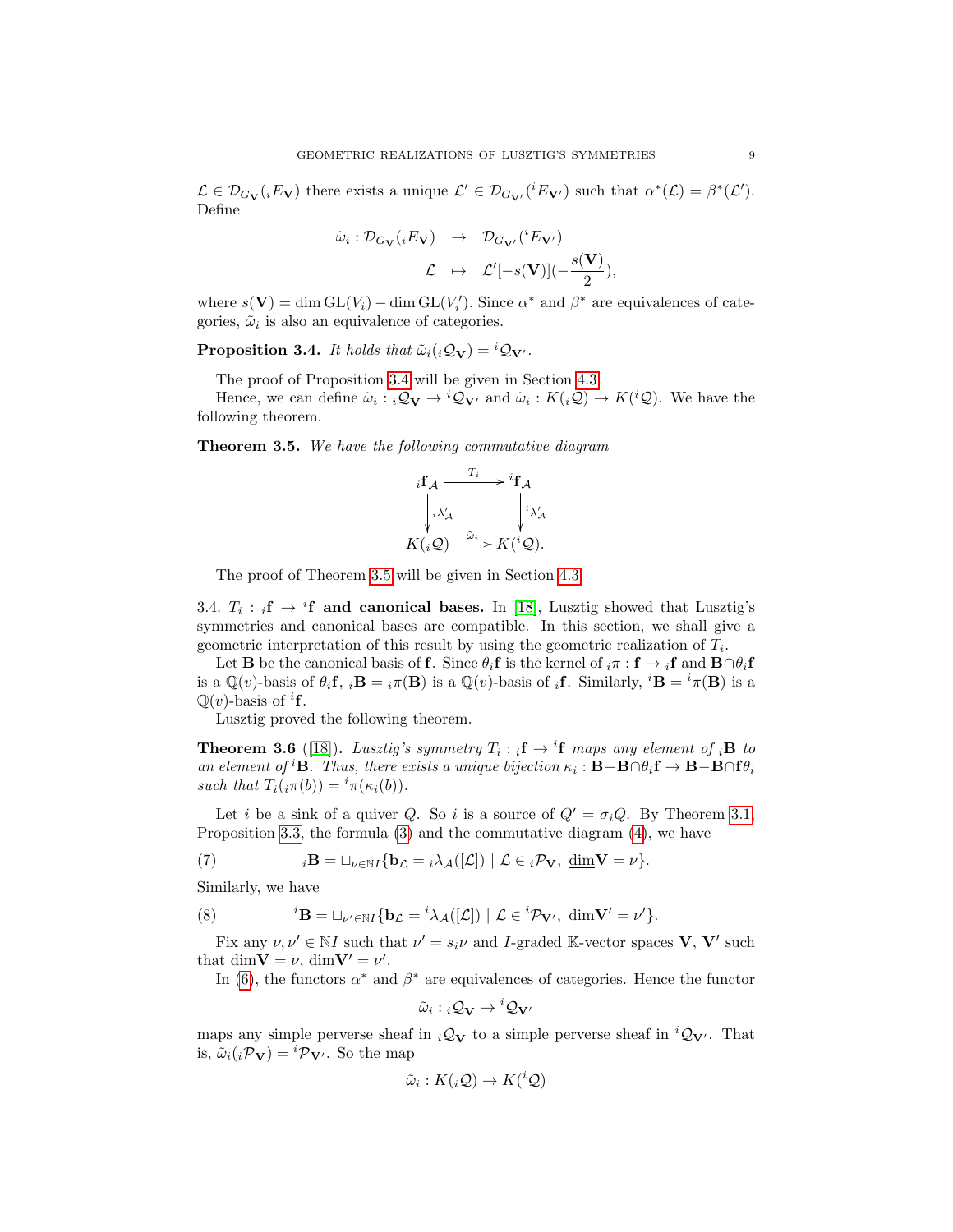satisfies

$$
\tilde{\omega}_i(\{[\mathcal{L}] \mid \mathcal{L} \in {}_i\mathcal{P}_\mathbf{V}\}) = \{[\mathcal{L}] \mid \mathcal{L} \in {}^i\mathcal{P}_{\mathbf{V}'}\}.
$$

By Theorem [3.5,](#page-8-1) [\(7\)](#page-8-3) and [\(8\)](#page-8-4), it holds that  $T_i(\mathbf{B}) = {}^i\mathbf{B}$  and we get a geometric interpretation of Theorem [3.6.](#page-8-5)

#### 4. Hall algebra approaches

<span id="page-9-1"></span><span id="page-9-0"></span>4.1. Hall algebra approach to f. In this subsection, we shall review the Hall algebra approach to  $f$  ([\[22,](#page-23-6) [19,](#page-23-7) [12,](#page-23-27) [13\]](#page-23-28)).

Let  $Q = (I, H, s, t)$  be a quiver. In Section [3.1,](#page-4-2)  $E_V$  and  $G_V$  are defined for any I-graded K-vector space **V**. Let  $F^n$  be the Frobenius morphism. The sets  $E_V^{F^n}$  and  $G_V^{\tilde{F}^n}$  consist of the  $F^n$ -fixed points in  $E_V$  and  $G_V$  respectively.

Lusztig defined  $\underline{\mathcal{F}}_{\bf V}^n$  as the set of all  $G_{\bf V}^{F^n}$ -invariant  $\overline{\mathbb{Q}}_l$ -functions on  $E_{\bf V}^{F^n}$  and we can give a multiplication on  $\underline{\mathcal{F}}^n = \bigoplus_{\nu \in \mathbb{N}I} \underline{\mathcal{F}}^n_{\mathbf{V}}$  to obtain the Hall algebra. For any  $i \in I$ , let  $V_i$  be the I-graded K-vector space with dimension vector i and  $f_i$  be the constant function on  $\widetilde{E}_{V_i}^{F^n}$  with value 1. Denote by  $\mathcal{F}^n$  the composition subalgebra of  $\underline{\mathcal{F}}^n$  generated by  $f_i$  and  $\mathcal{F}_{\mathbf{V}}^n = \underline{\mathcal{F}}_{\mathbf{V}}^n \cap \mathcal{F}^n$ . Let  $\mathcal{F} = \bigoplus_{\nu \in \mathbb{N}^I} \mathcal{F}_{\mathbf{V}}$  be the generic form of  $\mathcal{F}^n$  and  $\mathcal{F}_{\mathcal{A}}$  be the integral form of  $\mathcal{F}$  ([\[19\]](#page-23-7)).

**Theorem 4.1** ([\[22,](#page-23-6) [19\]](#page-23-7)). There exists an isomorphism of  $A$ -algebras

$$
\varpi_{\mathcal{A}} : \mathbf{f}_{\mathcal{A}} \rightarrow \mathcal{F}_{\mathcal{A}}
$$

such that  $\varpi_{\mathcal{A}}(\theta_i) = f_i$ .

For any  $\mathcal{L} \in \mathcal{D}_{G_V}(E_V)$ , there is a function  $\chi_L^n : E_V^{F^n} \to \overline{\mathbb{Q}}_l$  (Section I.2.12 in [\[10\]](#page-23-29)). Hence, we have the following map

$$
\chi^n : \mathcal{D}_{G_\mathbf{V}}(E_\mathbf{V}) \rightarrow \mathcal{L}_{\mathbf{V}}^n
$$
  

$$
\mathcal{L} \mapsto \chi^n_{\mathcal{L}}.
$$

The restriction of this map on the subcategory  $\mathcal{Q}_{\mathbf{V}}$  is also denoted by

$$
\chi^n: \mathcal{Q}_\mathbf{V} \to \underline{\mathcal{F}}^n_\mathbf{V}.
$$

Lusztig proved that  $\chi^n(\mathcal{Q}_{\mathbf{V}}) \subset \mathcal{F}_{\mathbf{V}}^n$  in [\[19\]](#page-23-7). Hence, we can define  $\chi^n : \mathcal{Q}_{\mathbf{V}} \to \mathcal{F}_{\mathbf{V}}^n$ , which induces  $\chi : \mathcal{Q}_{\mathbf{V}} \to \mathcal{F}_{\mathbf{V}}$  naturally. Hence, we get a map  $\chi_{\mathcal{A}} : K(\mathcal{Q}) \to \mathcal{F}_{\mathcal{A}}$ .

Lusztig proved the following proposition.

**Proposition 4.2** ([\[19\]](#page-23-7)).  $\chi_A : K(Q) \to \mathcal{F}_A$  is an isomorphism of A-algebras such that  $\chi_{\mathcal{A}}([\mathcal{L}_i]) = f_i$  and the following diagram is commutative



<span id="page-9-2"></span>4.2. Hall algebra approaches to  $_i$ f and <sup>i</sup>f. Let i be a sink of Q. In Section [3.2,](#page-6-0)  $iE_V$  and  $j_V : iE_V \to E_V$  are defined for any *I*-graded K-vector space V. Similarly,  $iE_{\mathbf{V}}^{F^n}$  is defined as the set of  $F_n$ -fixed points in  $iE_{\mathbf{V}}$  and we have  $j_{\mathbf{V}} : iE_{\mathbf{V}}^{F^n} \to E_{\mathbf{V}}^{F^n}$ .

Lusztig also defined  $_i \underline{\mathcal{F}}_{\mathbf{V}}^n$  as the set of all  $G_{\mathbf{V}}^{F^n}$ -invariant  $\overline{\mathbb{Q}}_l$ -functions on  $_i E_{\mathbf{V}}^{F^n}$ . Similarly to the case in Section [4.1,](#page-9-1) the Hall algebra is denoted by  $_i \underline{\mathcal{F}}^n = \bigoplus_{\nu \in \mathbb{N}} i \underline{\mathcal{F}}^n_{\mathbf{V}},$ the composition subalgebra is denoted by  $_i \mathcal{F}^n = \bigoplus_{\nu \in \mathbb{N}^I} i \mathcal{F}^n$  and the generic form is denoted by  $_i \mathcal{F} := \bigoplus_{\nu \in \mathbb{N}I} i \mathcal{F}_V$ .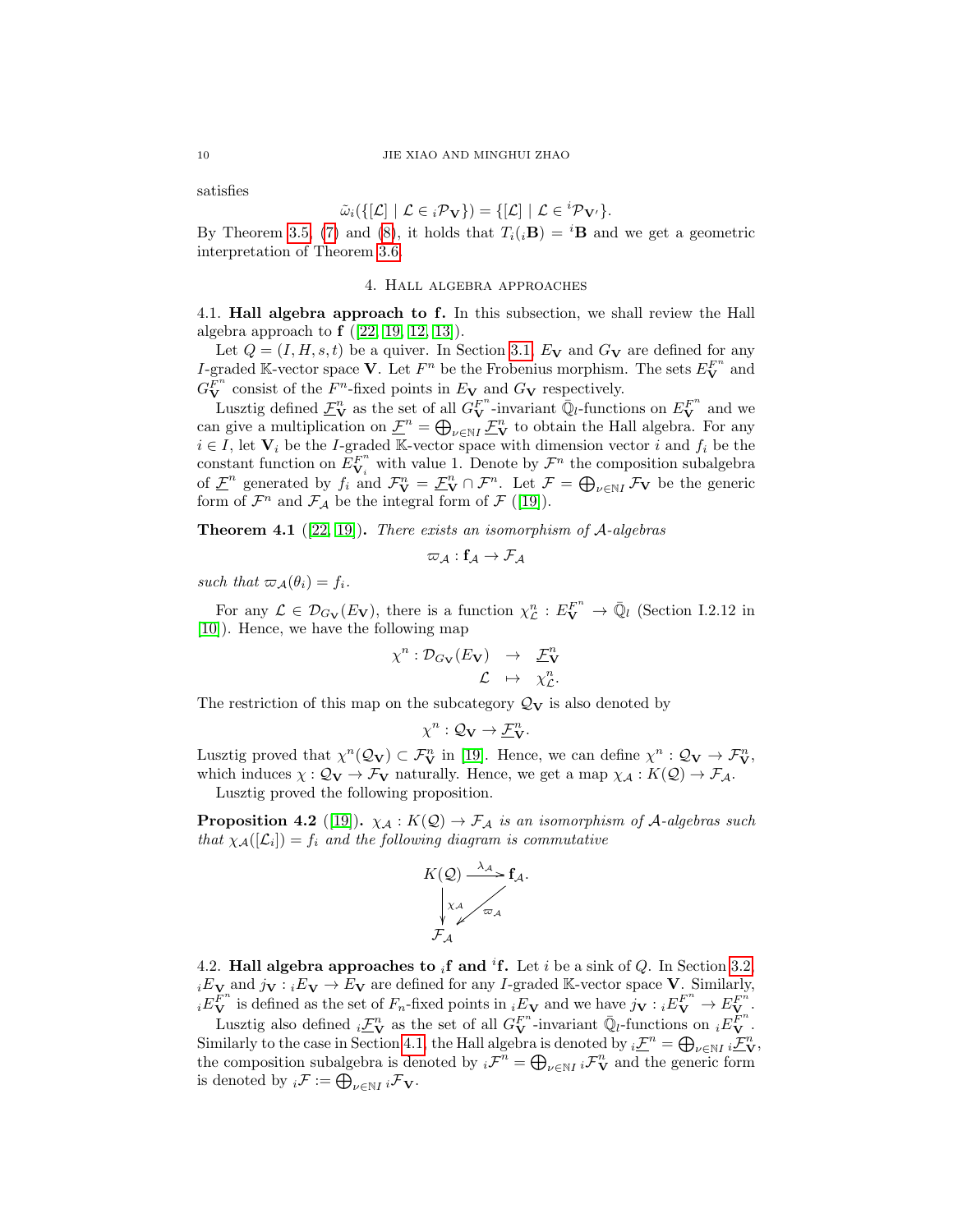Naturally, we have two maps  $j_V^* : \mathcal{F}_V \to {}_i\mathcal{F}_V$  and  $j_{V} : {}_i\mathcal{F}_V \to \mathcal{F}_V$ . Considering all dimension vectors, we have  $j_! : {}_{i}\mathcal{F} \to \mathcal{F}$  and  $j^* : \mathcal{F} \to {}_{i}\mathcal{F}$ .

<span id="page-10-1"></span>**Proposition 4.3** ([\[19\]](#page-23-7)). We have the following commutative diagram

$$
i \mathbf{f} \longrightarrow \mathbf{f} \xrightarrow{i \pi} i \mathbf{f}
$$

$$
\cong \begin{vmatrix} i\varpi & \varpi \\ i\varpi & \varpi \\ i\varpi & \varpi \end{vmatrix} \varpi \xrightarrow{i^*} i \varpi
$$

$$
i \mathcal{F} \xrightarrow{j^*} \mathcal{F} \xrightarrow{j^*} i \mathcal{F},
$$

where  ${}_i\overline{\omega}$  is the isomorphism induced by  $\overline{\omega}$ .

Next, we shall prove Proposition [3.2.](#page-7-1)

For any  $\mathcal{L} \in \mathcal{D}_{G_{\mathbf{V}}}(iE_{\mathbf{V}})$ , there is also a function  $\chi_{\mathcal{L}}^{n} : iE_{\mathbf{V}}^{F^{n}} \to \overline{\mathbb{Q}}_{l}$ . Hence, we have the following map

$$
i\chi^n: \mathcal{D}_{G_{\mathbf{V}}}(iE_{\mathbf{V}}) \rightarrow i\frac{\mathcal{F}_{\mathbf{V}}^n}{\mathcal{L}}\\ \mathcal{L} \rightarrow \chi^n_{\mathcal{L}}.
$$

The restriction of this map on the subcategory  $_i\mathcal{Q}_V$  is also denoted by

<span id="page-10-0"></span>
$$
i\chi^n: {}_{i}\mathcal{Q}_{\mathbf{V}} \to {}_{i}\underline{\mathcal{F}}_{\mathbf{V}}^n.
$$

<span id="page-10-2"></span>**Proposition 4.4.** It holds that  ${}_i\chi^n({}_i\mathcal{Q}_{\mathbf{V}}) \subset {}_i\mathcal{F}_{\mathbf{V}}^n$ .

*Proof.* By the properties of  $\chi$  and  $\chi$  (Theorem III.12.1(5) in [\[10\]](#page-23-29)), we have the following commutative diagram

(9) 
$$
\mathcal{Q}_{\mathbf{V}} \xrightarrow{j_{\mathbf{V}}^{*}} i \mathcal{Q}_{\mathbf{V}}
$$

$$
\downarrow x^{n} \qquad \qquad \downarrow x^{n}
$$

$$
\mathcal{F}_{\mathbf{V}}^{n} \xrightarrow{j_{\mathbf{V}}^{*}} i \mathcal{F}_{\mathbf{V}}^{n}.
$$

By the commutative diagram [\(9\)](#page-10-0),  $j_V^*(\mathcal{F}_V^n) \subset i\mathcal{F}_V^n$  and  $j_V^*(\mathcal{Q}_V) = i\mathcal{Q}_V$ , we have  $\sum_{i=1}^{n} \chi^{n}(\mathfrak{g}_{\mathbf{V}}) \subset \mathfrak{g}_{\mathbf{V}}^{\mathbf{V}}$ .

 $\Box$ 

 $\Box$ 

Hence, we can define  $_i\chi^n$ :  $_i\mathcal{Q}_{\mathbf{V}} \to {}_i\mathcal{F}_{\mathbf{V}}^n$ , which induces  $_i\chi$ :  $_i\mathcal{Q}_{\mathbf{V}} \to {}_i\mathcal{F}_{\mathbf{V}}$  and  $i\chi_{\mathcal{A}} : K(i\mathcal{Q}) \to {}_i\mathcal{F}_{\mathcal{A}}.$ 

The commutative diagram [\(9\)](#page-10-0) implies the following proposition.

Proposition 4.5. We have the following commutative diagram

$$
K(Q) \xrightarrow{j^*} K(_iQ)
$$
  
\n
$$
\downarrow x_A
$$
  
\n
$$
\downarrow iX_A
$$
  
\n
$$
\downarrow iX_A
$$
  
\n
$$
\downarrow iX_A
$$
  
\n
$$
\downarrow iX_A
$$

Proof of Proposition [3.2.](#page-7-1) First, we shall prove the following commutative diagram

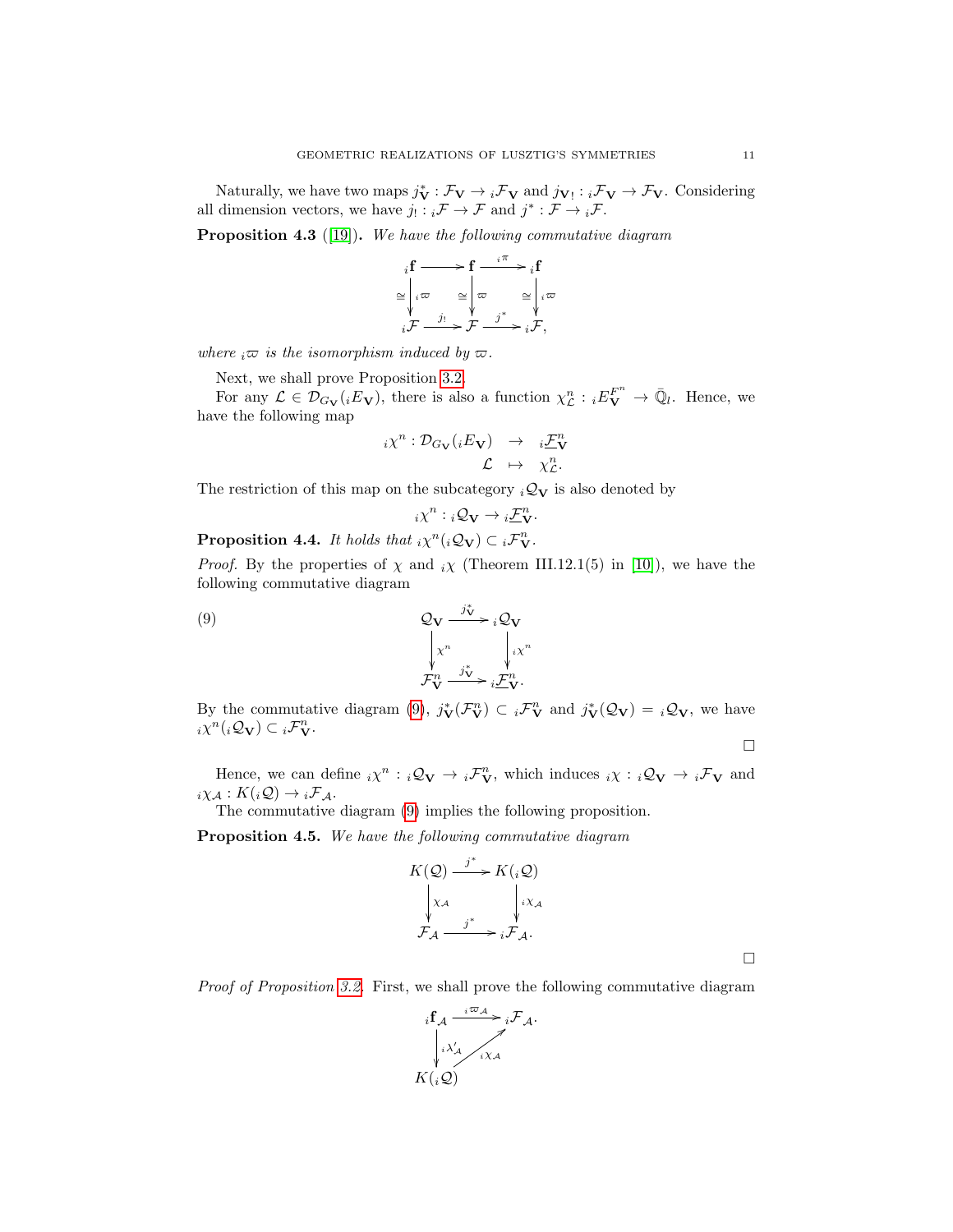Consider the following diagram



Since three squares and the triangle in the left are commutative, the triangle in the right is also commutative.

Proposition [4.3](#page-10-1) implies that  ${}_i\varpi_{\mathcal{A}} : {}_i\mathbf{f}_{\mathcal{A}} \to {}_i\mathcal{F}_{\mathcal{A}}$  is isomorphic. Hence  ${}_i\lambda'_{\mathcal{A}} : {}_i\mathbf{f}_{\mathcal{A}} \to$  $K(_i\mathcal{Q})$  is injective. The commutative diagram [\(4\)](#page-6-1) in the definition of  $_i\lambda'_{\mathcal{A}}$  implies that  $_i\lambda'_{\mathcal{A}}: {}_{i}f_{\mathcal{A}} \to K(i\mathcal{Q})$  is surjection. Hence,  ${}_{i}\lambda'_{\mathcal{A}}: {}_{i}f_{\mathcal{A}} \to K(i\mathcal{Q})$  is isomorphic.

 $\Box$ 

In the proof, we get the following proposition.

**Proposition 4.6.** We have the following commutative diagram



where all maps are isomorphisms of A-algebras and  $_i\lambda_A$  is the inverse of  $_i\lambda'_A$ .

 $\Box$ 

Assume that  $i$  is a source of  $Q$ . The notations and results in this case are completely similar to the case that i is a sink. We can define  ${}^{i}\underline{\mathcal{F}}_{\mathbf{V}}^{n}$ ,  ${}^{i}\mathcal{F}^{n} = \bigoplus_{\nu \in \mathbb{N}^{I}} {}^{i}\mathcal{F}_{\mathbf{V}}^{n}$ phetely similar to the case that t is a sink. We can define  $\frac{\partial^2 V}{\partial x^2}$ ,  $\frac{\partial^2 V}{\partial y^2}$  and  $\frac{\partial^2 V}{\partial y^2}$  and  $\frac{\partial^2 V}{\partial x^2}$  and  $\frac{\partial^2 V}{\partial y^2}$  and  $\frac{\partial^2 V}{\partial x^2}$  $\mathcal{F}_{\mathbf{V}}$ . Considering all dimension vectors, we have  $j_! : {^i\mathcal{F}} \to \mathcal{F}$  and  $j^* : \mathcal{F} \to {^i\mathcal{F}}$ .

Proposition 4.7 ([\[19\]](#page-23-7)). We have the following commutative diagram

$$
\begin{array}{ccc}\n i \mathbf{f} & \longrightarrow & \mathbf{f} & \xrightarrow{i_{\pi}} & i \mathbf{f} \\
\cong & \downarrow i_{\varpi} & \cong & \downarrow \varpi & \cong & \downarrow i_{\varpi} \\
 i \mathcal{F} & \xrightarrow{j_1} & \mathcal{F} & \xrightarrow{j^*} & i \mathcal{F},\n\end{array}
$$

where  ${}^{i}\nabla$  is the isomorphism induced by  $\varpi$ .

We can also define  ${}^{i}\chi : {}^{i}\mathcal{Q}_{V} \to {}^{i}\mathcal{F}_{V}$  and  ${}^{i}\chi_{\mathcal{A}} : K({}^{i}\mathcal{Q}) \to {}^{i}\mathcal{F}_{\mathcal{A}}$ .

Proposition 4.8. We have the following commutative diagram



 $\Box$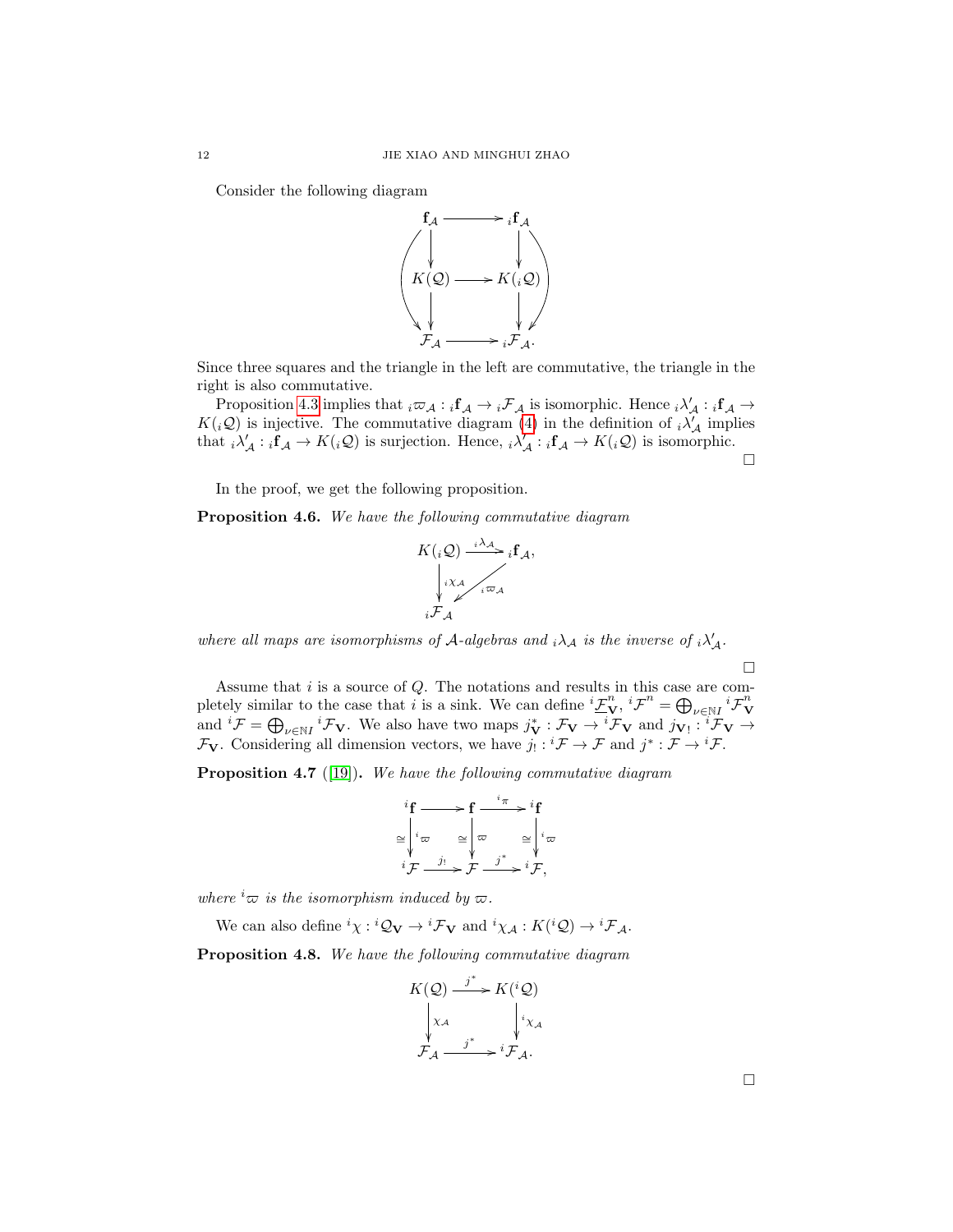Proposition 4.9. We have the following commutative diagram



where all maps are isomorphisms of A-algebras and  ${}^{i}\lambda_{A}$  is the inverse of  ${}^{i}\lambda'_{A}$ .

 $\Box$ 

<span id="page-12-0"></span>4.3. Hall algebra approach to  $T_i : {}_i\mathbf{f} \to {}^i\mathbf{f}$  and the proof of Theorem [3.5.](#page-8-1) Let *i* be a sink of a quiver  $Q = (I, H, s, t)$ . So *i* is a source of  $Q' = \sigma_i Q = (I, H', s, t)$ . For any  $\nu$  and  $\nu' \in NI$  such that  $\nu' = s_i \nu$ , and two *I*-graded K-vector spaces **V** and V' such that  $\dim V = \nu$  and  $\dim V' = \nu'$ , the following correspondence is considered in Section [3.3](#page-7-0)

$$
{}_{i}E_{\mathbf{V},Q} \xleftarrow{\alpha} Z_{\mathbf{V}\mathbf{V}'} \xrightarrow{\beta} {}^{i}E_{\mathbf{V}',Q'}.
$$

Similarly,  $Z_{\mathbf{VV}}^{F^n}$  is defined as the  $F_n$ -fixed points set in  $Z_{\mathbf{VV}}$  and we have

$$
iE_{\mathbf{V},Q}^{F^n} \xleftarrow{\alpha} Z_{\mathbf{V}\mathbf{V}'}^{F^n} \xrightarrow{\beta} {}^iE_{\mathbf{V}',Q'}^{F^n}.
$$

Note that  $\alpha$  and  $\beta$  are principal bundles with fibers  $Aut(V_i')$  and  $Aut(V_i)$  respectively. Hence, for any  $f \in i\mathcal{F}_{\mathbf{V}}^n$ , there exists a unique  $g \in i\mathcal{F}_{\mathbf{V}}^{n^*}$  such that  $\alpha^*(f) = \beta^*(g)$ . Define

$$
\begin{array}{rcl}\n\omega_i: \ _i\mathcal{F}_{\mathbf{V}}^n & \rightarrow & \ _i\mathcal{F}_{\mathbf{V}'}^n \\
f & \mapsto & (p^n)^{-\frac{s(\mathbf{V})}{2}}g.\n\end{array}
$$

Lusztig proved that  $\omega_i ({}_i\mathcal{F}_{\mathbf{V}}^n) \subset {}^i\mathcal{F}_{\mathbf{V}}^n$ . Hence, we have  $\omega_i : {}_i\mathcal{F}_{\mathbf{V}}^n \to {}^i\mathcal{F}_{\mathbf{V}}^n$  and  $\omega_i : i \mathcal{F}_V \to {}^i \mathcal{F}_{V'}$ . Considering all dimension vectors, we have  $\omega_i : i \mathcal{F} \to {}^i \mathcal{F}$ .

Lusztig proved the following theorem.

<span id="page-12-1"></span>**Theorem 4.10** ([\[19\]](#page-23-7)). We have the following commutative diagram

$$
i\mathbf{f} \xrightarrow{i} i\mathbf{f}
$$
\n
$$
\downarrow i\infty \qquad \qquad i\infty
$$
\n
$$
i\mathcal{F} \xrightarrow{w_i} i\mathcal{F}.
$$

*Proof of Proposition [3.4.](#page-8-2)* By the properties of  $_i\chi^n$  and  $i\chi^n$  (Theorem III.12.1(4,5) in [\[10\]](#page-23-29)), we have the following commutative diagram

$$
\mathcal{D}_{G_V}(iE_V) \xrightarrow{\tilde{\omega}_i} \mathcal{D}_{G_{V'}}(iE_{V'})
$$
\n
$$
\downarrow_{i\chi^n} \qquad \qquad \downarrow_{i\chi^n}
$$
\n
$$
\downarrow_{i\chi^n} \qquad \downarrow_{i\chi^n}
$$
\n
$$
\downarrow_{i\chi^n} \qquad \qquad \downarrow_{i\chi^n} \qquad \downarrow_{i\chi^n}
$$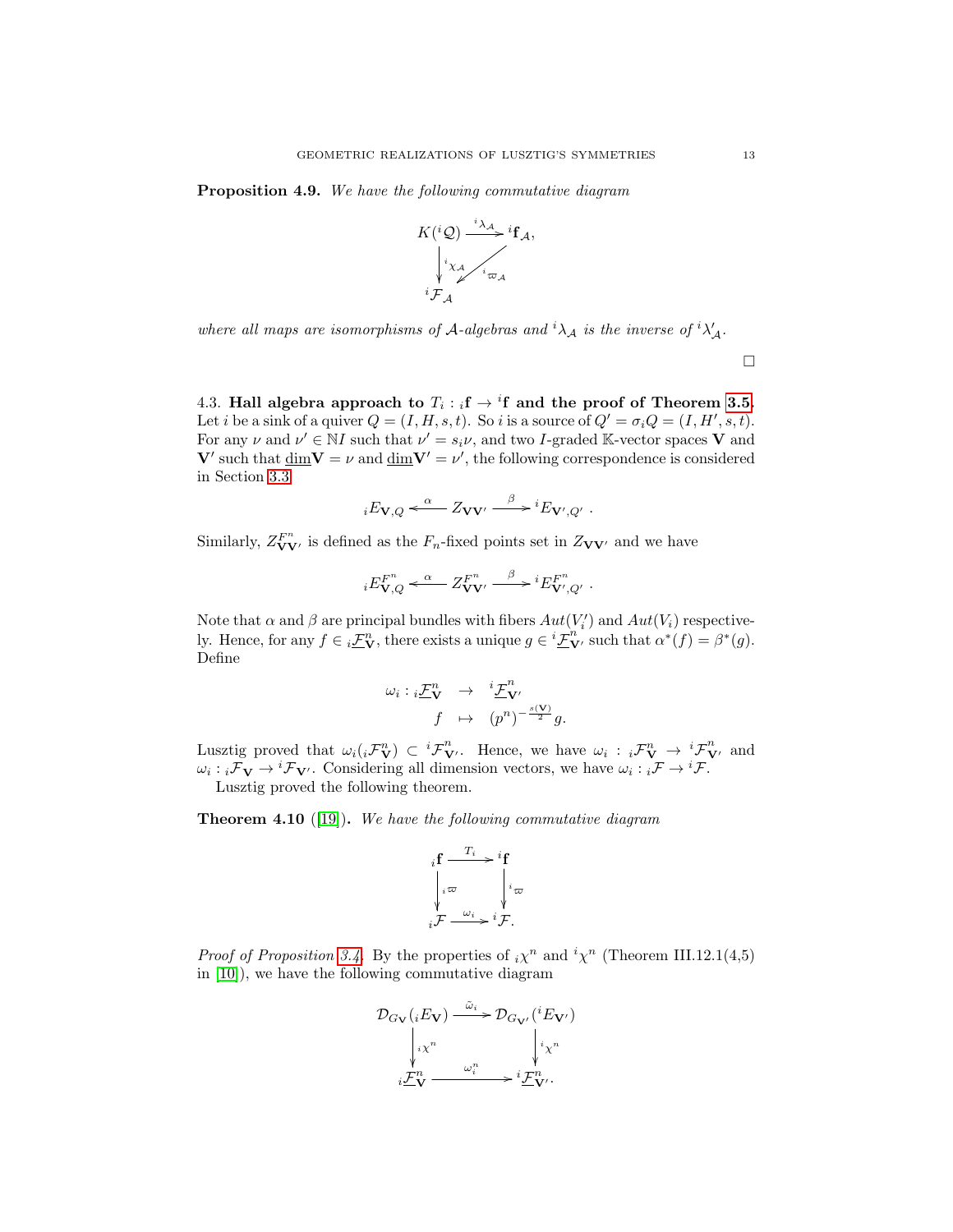Hence, we have

$$
\mathcal{D}_{G_{\mathbf{V}}}(iE_{\mathbf{V}}) \xrightarrow{\tilde{\omega}_{i}} \mathcal{D}_{G_{\mathbf{V}'}}({}^{i}E_{\mathbf{V}'})
$$
\n
$$
\left| \Pi_{n \in \mathbb{Z}_{\geq 1}} i\chi^{n} \right| \left| \Pi_{n \in \mathbb{Z}_{\geq 1}} i\chi^{n} \right|
$$
\n
$$
\prod_{n \in \mathbb{Z}_{\geq 1}} i\mathcal{F}_{\mathbf{V}}^{n} \xrightarrow{\prod_{n \in \mathbb{Z}_{\geq 1}} \omega_{i}^{n}} \prod_{n \in \mathbb{Z}_{\geq 1}} \mathcal{F}_{\mathbf{V}'}^{n}.
$$

By Proposition [4.4,](#page-10-2)  $_i\chi^n(i\mathcal{Q}_{\mathbf{V}}) \subset i\mathcal{F}_{\mathbf{V}}^n$ . Hence, we have

$$
i Q_V \xrightarrow{\tilde{\omega}_i} \mathcal{D}_{G_{\mathbf{V}'}}({}^{i}E_{\mathbf{V}'})
$$

$$
\downarrow i \times \qquad \qquad \downarrow \prod_{n \in \mathbb{Z}_{\geq 1}} {}^{i}x^{n}
$$

$$
i \mathcal{F}_{\mathbf{V}} \xrightarrow{\omega_i} \prod_{n \in \mathbb{Z}_{\geq 1}} {}^{i} \underline{\mathcal{F}}_{\mathbf{V}'}^{n}.
$$

Hence,

$$
\big(\prod_{n\in\mathbb{Z}_{\geq 1}} {^i\chi}^n\big)\circ\tilde{\omega}_i({_i\mathcal{Q}_\mathbf{V}})\subset\omega_i\circ {}_i\chi({_i\mathcal{Q}_\mathbf{V}}).
$$

Since  $\omega_i({}_i\mathcal{F}_\mathbf{V})\subset {}^i\mathcal{F}_{\mathbf{V}'},$ 

$$
(\prod_{n\in\mathbb{Z}_{\geq 1}} {^i\chi}^n)\circ\tilde{\omega}_i({}_i\mathcal{Q}_\mathbf{V})\subset {}^i\mathcal{F}_{\mathbf{V}'}.
$$

For any two semisimple complexes  $\mathcal L$  and  $\mathcal L'$  in  $\mathcal D_{G_{\mathbf{V}'}}({}^iE_{\mathbf{V}'})$  such that

$$
(\prod_{n\in\mathbb{Z}_{\geq 1}} {^i\chi^n})(\mathcal{L}) = (\prod_{n\in\mathbb{Z}_{\geq 1}} {^i\chi^n})(\mathcal{L}'),
$$

L is isomorphic to L' by Theorem III.12.1(3) in [\[10\]](#page-23-29). Since  $(\prod_{n\in\mathbb{Z}_{\geq 1}} {^i\chi^n})({^i\mathcal{Q}_{\mathbf{V'}}}) =$  ${}^{i}\mathcal{F}_{V'}$  and the objects in  $\tilde{\omega}_i({}_{i}\mathcal{Q}_V)$  are semisimple,  $\tilde{\omega}_i({}_{i}\mathcal{Q}_V) \subset {}^{i}\mathcal{Q}_{V'}$ .

 $\Box$ 

<span id="page-13-0"></span>Proposition 4.11. We have the following commutative diagram

$$
K(iQ) \xrightarrow{\tilde{\omega}_i} K(iQ)
$$

$$
\downarrow iX
$$

$$
\downarrow iY
$$

$$
\downarrow iY
$$

$$
\downarrow iY
$$

$$
\downarrow iY
$$

*Proof.* By the properties of  $_i\chi^n$  and  $i\chi^n$ , we have the following commutative diagram

$$
iQ_V \xrightarrow{\tilde{\omega}_i} iQ_V
$$
  
\n
$$
i\chi^n \qquad \qquad i\chi^n
$$
  
\n
$$
i\mathcal{F}_V^n \xrightarrow{\omega_i^n} i\mathcal{F}_{V'}^n.
$$

Hence, we get the commutative diagram in this proposition.

At last, Theorem [4.10](#page-12-1) and Proposition [4.11](#page-13-0) imply Theorem [3.5.](#page-8-1)

 $\Box$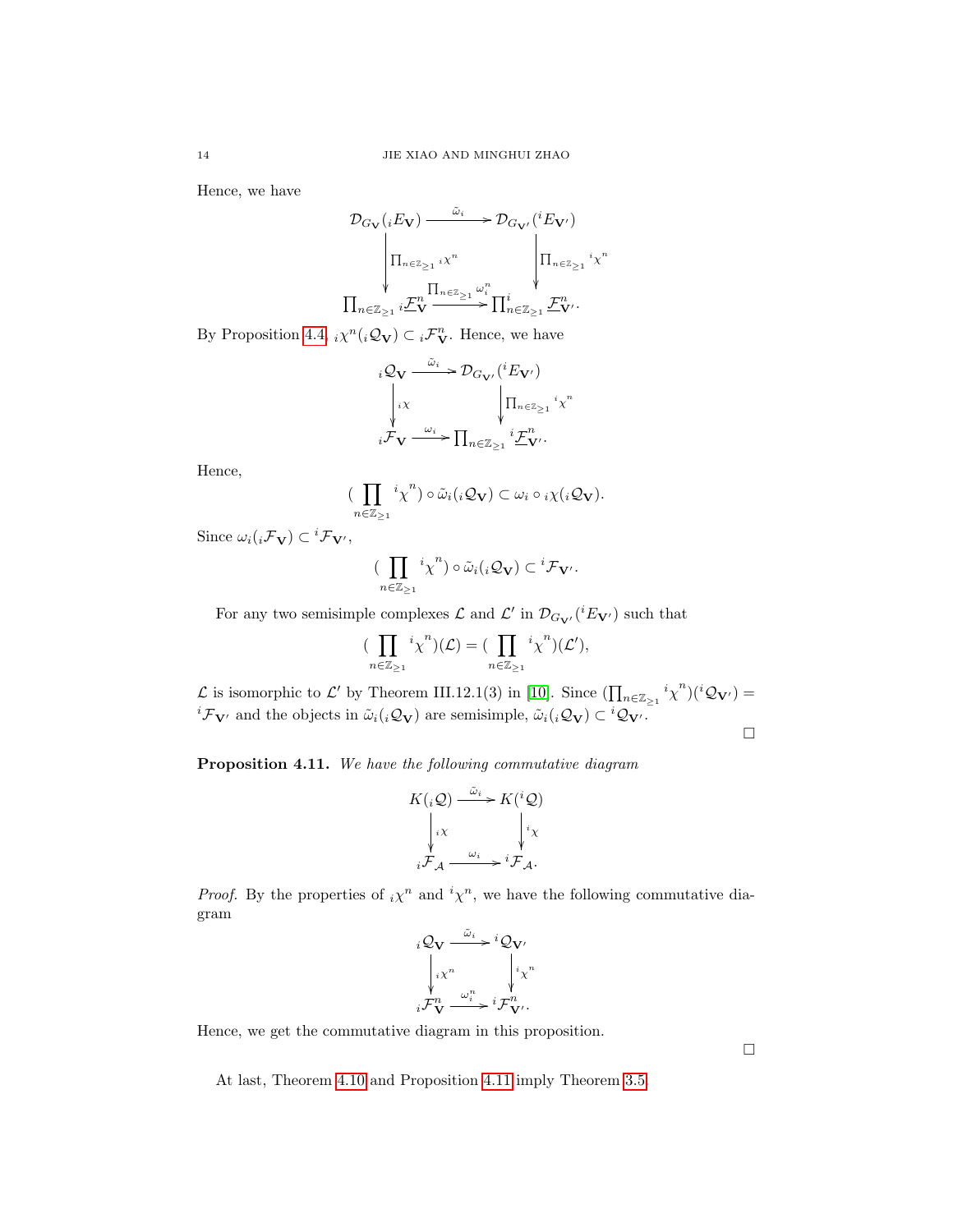<span id="page-14-1"></span><span id="page-14-0"></span>5.1. KLR algebras. First let us review the definitions of KLR algebras ([\[9,](#page-23-13) [27\]](#page-23-15)).

Let  $Q = (I, H, s, t)$  be a quiver corresponding to the Lusztig's algebra f. Let K be an algebraic closed field. Fix an I-graded K-vector space V such that  $\dim V =$  $\nu \in \mathbb{N}I$ . In Section [3.1,](#page-4-2) the semisimple complexes  $\mathcal{L}_{i} \in \mathcal{D}_{G_V}(E_V)$  are defined for all  $\mathbf{i} \in I^{\nu}$ . Let

$$
\mathcal{L}_{\nu} = \bigoplus_{\mathbf{i} \in I^{\nu}} \mathcal{L}_{\mathbf{i}}.
$$

The KLR algebra  $\mathbf{R}_{\nu}$  is defined as

$$
\mathbf{R}_{\nu} = \bigoplus_{k \in \mathbb{Z}} \text{Ext}^{k}_{\mathcal{D}_{G_{\mathbf{V}}}(E_{\mathbf{V}})}(\mathcal{L}_{\nu}, \mathcal{L}_{\nu}).
$$

 $\mathbf{R}_{\nu}$  is a graded algebra and the degree of any element in  $\text{Ext}^k_{\mathcal{D}_{G_V}(E_V)}(\mathcal{L}_{\nu}, \mathcal{L}_{\nu})$  is k.

Let  $\mathbf{R}_{\nu}$ -gmod be the category of graded  $\mathbf{R}_{\nu}$ -modules and  $\mathbf{R}_{\nu}$ -proj be the category of finitely generated graded projective  $\mathbf{R}_{\nu}$ -modules. Let  $K(\mathbf{R}_{\nu}$ -proj) be the Grothendieck group of  $\mathbf{R}_{\nu}$ -proj.

Define  $v^{\pm}[P] = [P[\pm 1]]$ . So  $K(\mathbf{R}_{\nu}$ -proj) is a free A-module. Define

$$
K(\mathbf{R}\text{-proj}) = \bigoplus_{\nu \in \mathbb{N}I} K(\mathbf{R}_{\nu}\text{-proj}).
$$

For  $\nu, \nu', \nu'' \in \mathbb{N}I$  such that  $\nu = \nu' + \nu''$  and three *I*-graded K-vector spaces **V**,  $V', V''$  such that  $\underline{\dim}V = \nu$ ,  $\underline{\dim}V' = \nu'$ ,  $\underline{\dim}V'' = \nu''$ , Khovanov and Lauda ([\[9\]](#page-23-13)) defined a functor

$$
\mathrm{Ind}_{\nu',\nu''} : \mathbf{R}_{\nu'}\text{-}\mathrm{proj} \times \mathbf{R}_{\nu''}\text{-}\mathrm{proj} \to \mathbf{R}_{\nu}\text{-}\mathrm{proj},
$$

which induces an  $A$ -bilinear multiplication

$$
[\text{Ind}_{\nu',\nu''}]: K(\mathbf{R}_{\nu'}\text{-proj}) \otimes_{\mathcal{A}} K(\mathbf{R}_{\nu''}\text{-proj}) \to K(\mathbf{R}_{\nu}\text{-proj}).
$$

Khovanov and Lauda ([\[9\]](#page-23-13)) proved that  $K(\mathbf{R}\text{-proj})$  becomes an associative  $\mathcal{A}\text{-algebra}$ . For any  $y \in Y_{\nu}$ , let

$$
P_{\mathbf{y}} = \bigoplus_{k \in \mathbb{Z}} \text{Ext}^k_{\mathcal{D}_{G_{\mathbf{V}}}(E_{\mathbf{V}})}(\mathcal{L}_{\mathbf{y}}, \mathcal{L}_{\nu}).
$$

**Theorem 5.1** ([\[9,](#page-23-13) [24\]](#page-23-14)). There is a unique isomorphism of  $A$ -algebras

$$
\gamma_{\mathcal{A}} : \mathbf{f}_{\mathcal{A}} \to K(\mathbf{R}\text{-}\mathit{proj})
$$

such that  $\gamma_{\mathcal{A}}(\theta_{\mathbf{y}}) = P_{\mathbf{y}}$  for all  $\mathbf{y} \in Y_{\nu}$ .

Let  $\mathbf{B}_{\mathbb{Z}} = \{v^{s}b \mid b \in \mathbf{B}, s \in \mathbb{Z}\},\$  which is a Z-basis of  $f_{\mathcal{A}}$ . Varagnolo, Vasserot and Rouquier proved the following theorem.

**Theorem 5.2** ([\[27,](#page-23-15) [25\]](#page-23-16)). The map  $\gamma_A$  takes  $\mathbf{B}_{\mathbb{Z}}$  to the Z-basis of  $K(\mathbf{R}$ -proj) consisting of all indecomposable projective modules.

<span id="page-14-2"></span>5.2. Projective resolutions. Let i and j be two vertices of the quiver  $Q$  such that there are no arrows from i to j. Let  $N = \#\{j \to i\}$  and m be a non-negative integer such that  $m \leq N$ . Let  $\nu^{(m)} = mi + j \in \mathbb{N}I$ . Fix an *I*-graded K-vector space  $\mathbf{V}^{(m)}$  such that  $\underline{\dim} \mathbf{V}^{(m)} = \nu^{(m)}$ .

Denote by  $\mathbf{1}_{iE_{\mathbf{V}^{(m)}}} \in \mathcal{D}_{G_{\mathbf{V}^{(m)}}}(iE_{\mathbf{V}^{(m)}})$  the constant sheaf on  $iE_{\mathbf{V}^{(m)}}$ . The following functor is defined in Section [3.2:](#page-6-0)

$$
j_{\mathbf{V}^{(m)}!} : \mathcal{D}_{G_{\mathbf{V}^{(m)}}}(iE_{\mathbf{V}^{(m)}}) \to \mathcal{D}_{G_{\mathbf{V}^{(m)}}}(E_{\mathbf{V}^{(m)}}).
$$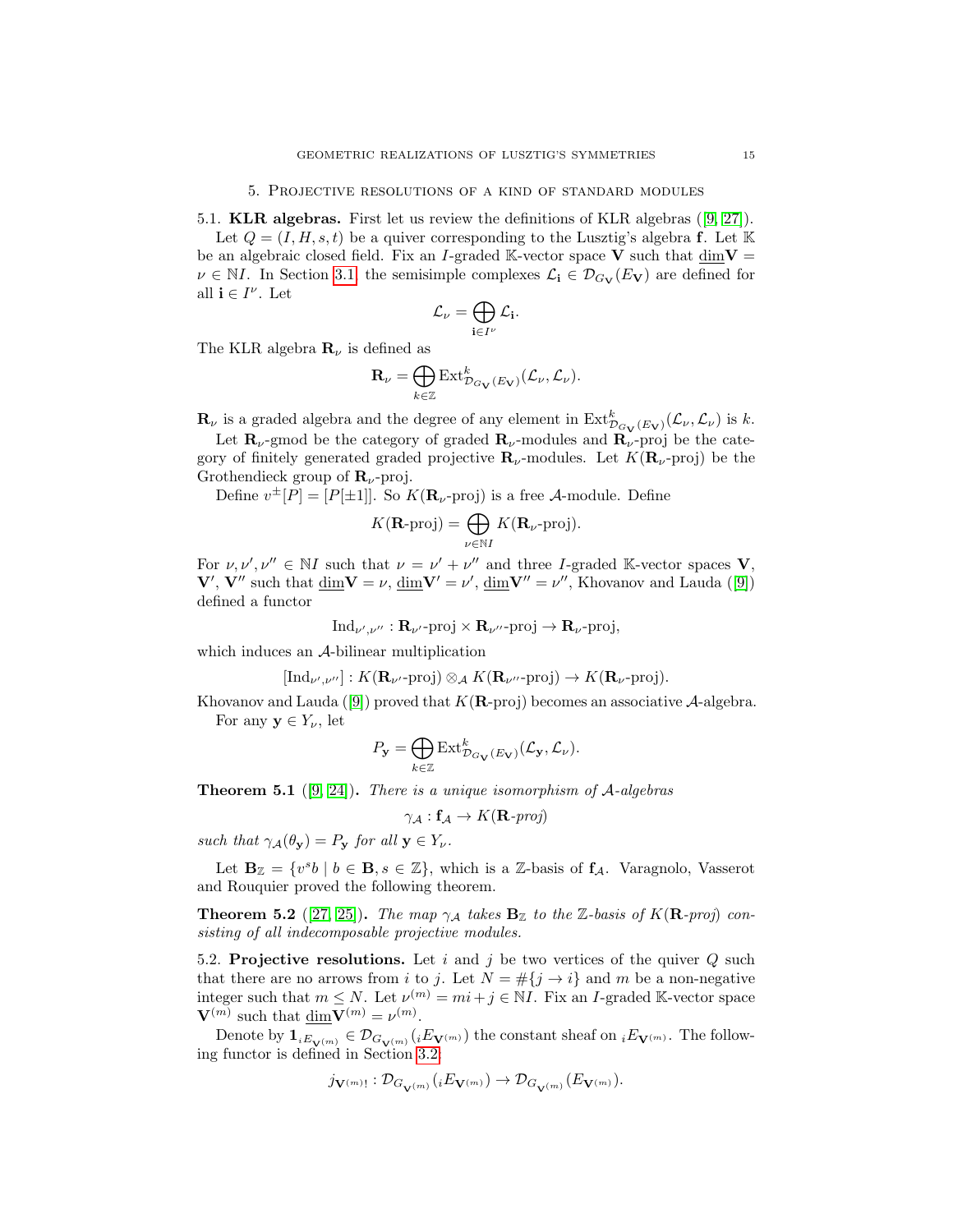Define

$$
\mathcal{E}^{(m)} = j_{\mathbf{V}^{(m)}!}(v^{-mN}\mathbf{1}_{iE_{\mathbf{V}^{(m)}}}) \in \mathcal{D}_{G_{\mathbf{V}^{(m)}}}(E_{\mathbf{V}^{(m)}})
$$

and

$$
K_m = \bigoplus_{k \in \mathbb{Z}} \operatorname{Ext}^k_{\mathcal{D}_{G_{\mathbf{V}(m)}}(E_{\mathbf{V}^{(m)}})}(\mathcal{E}^{(m)}, \mathcal{L}_{\nu^{(m)}}).
$$

 $K_m$  is an object in  $\mathbf{R}_{\nu^{(m)}}$ -gmod for any m. Note that  $K_m$  is a standard module in the sense of Kato ([\[8\]](#page-23-18)). We shall give projective resolutions of these standard modules. For convenience, the complex  $j_{\mathbf{V}^{(m)}}(1_{iE_{\mathbf{V}^{(m)}}}) \in \mathcal{D}_{G_{\mathbf{V}^{(m)}}}(E_{\mathbf{V}^{(m)}})$  is also denoted by  $\mathbf{1}_{iE_{\mathbf{V}^{(m)}}}.$ 

For each  $m \geq p \in \mathbb{N}$ , consider the following variety

$$
\tilde{S}_p^{(m)} = \{ (x, W) \mid x \in E_{\mathbf{V}^{(m)}}, W \subset V_i, \, \dim(W) = p, \, \text{Im} \bigoplus_{h \in H, t(h) = i} x_h \subset W \}.
$$

Let  $\pi_p : \tilde{S}_p^{(m)} \to E_{\mathbf{V}^{(m)}}$  be the projection taking  $(x, W)$  to x and  $S_p^{(m)} = \text{Im} \pi_p$ . By the definitions of  $S_p^{(m)}$ , we have

$$
E_{\mathbf{V}^{(m)}} = S_m^{(m)} \supset S_{m-1}^{(m)} \supset S_{m-2}^{(m)} \supset \cdots \supset S_0^{(m)}.
$$

For each  $1 \leq p \leq m$ , let

$$
\mathcal{N}_p^{(m)} = S_p^{(m)} \backslash S_{p-1}^{(m)}.
$$

Denote by  $i_p^{(m)}: S_{p-1}^{(m)} \to S_p^{(m)}$  the close embedding and  $j_p^{(m)}: \mathcal{N}_p^{(m)} \to S_p^{(m)}$  the open embedding.

Define

$$
I_p^{(m)} = (\pi_p)_! (\mathbf{1}_{\tilde{S}_p^{(m)}}) [\dim \tilde{S}_p^{(m)}].
$$

In [\[17\]](#page-23-2), Lusztig proved that  $I_p^{(m)}$  are semisimple complexes in  $\mathcal{D}_{G_{\mathbf{V}(m)}}(E_{\mathbf{V}(m)})$ . Hence  $I_p^{(m)}$  correspond to projective modules in  $\mathbf{R}_{\nu}$ -proj.

The following theorem is the main result in this section.

<span id="page-15-0"></span>**Theorem 5.3.** For  $\mathcal{E}^{(m)}$ , there exists  $s_m \in \mathbb{N}$ . For each  $s_m \geq p \in \mathbb{N}$ , there exists  $\mathcal{E}_p^{(m)} \in \mathcal{D}_{G_{\mathbf{V}^{(m)}}}(E_{\mathbf{V}^{(m)}})$  such that

- (1)  $\mathcal{E}_{s_m}^{(m)} = \mathcal{E}^{(m)}$  and  $\mathcal{E}_0^{(m)}$  is the direct sum of some semisimple complexes of the form  $I_{p'}^{(m)}[l]$ ;
- (2) for each  $p \geq 1$ , there exists a distinguished triangle

$$
\mathcal{E}_p^{(m)} \longrightarrow \mathcal{G}_p^{(m)} \longrightarrow \mathcal{E}_{p-1}^{(m)} \longrightarrow,
$$

where  $\mathcal{G}_p^{(m)}$  is the direct sum of some semisimple complexes of the form  $I_{p^\prime}^{(m)}[l].$ 

The proof of Theorem [5.3](#page-15-0) will be given in Section [5.3.](#page-16-0) Let

$$
P_0^{(m)} = \bigoplus_{k \in \mathbb{Z}} \operatorname{Ext}^k_{\mathcal{D}_{G_{\mathbf{V}^{\left( m \right)}}}\left( E_{\mathbf{V}^{\left( m \right)}} \right)}\left( \mathcal{E}_0^{(m)}, \mathcal{L}_{\nu^{(m)}} \right)
$$

and

$$
P_s^{(m)} = \bigoplus_{k \in \mathbb{Z}} \text{Ext}^k_{\mathcal{D}_{G_{\mathbf{V}(m)}}(E_{\mathbf{V}^{(m)}})}(\mathcal{G}_p^{(m)}, \mathcal{L}_{\nu^{(m)}}) \quad (1 \le s \le m),
$$

which are projective modules in  $\mathbf{R}_{\nu^{(m)}}$ -proj.

As a corollary of Theorem [5.3,](#page-15-0) we have the following theorem.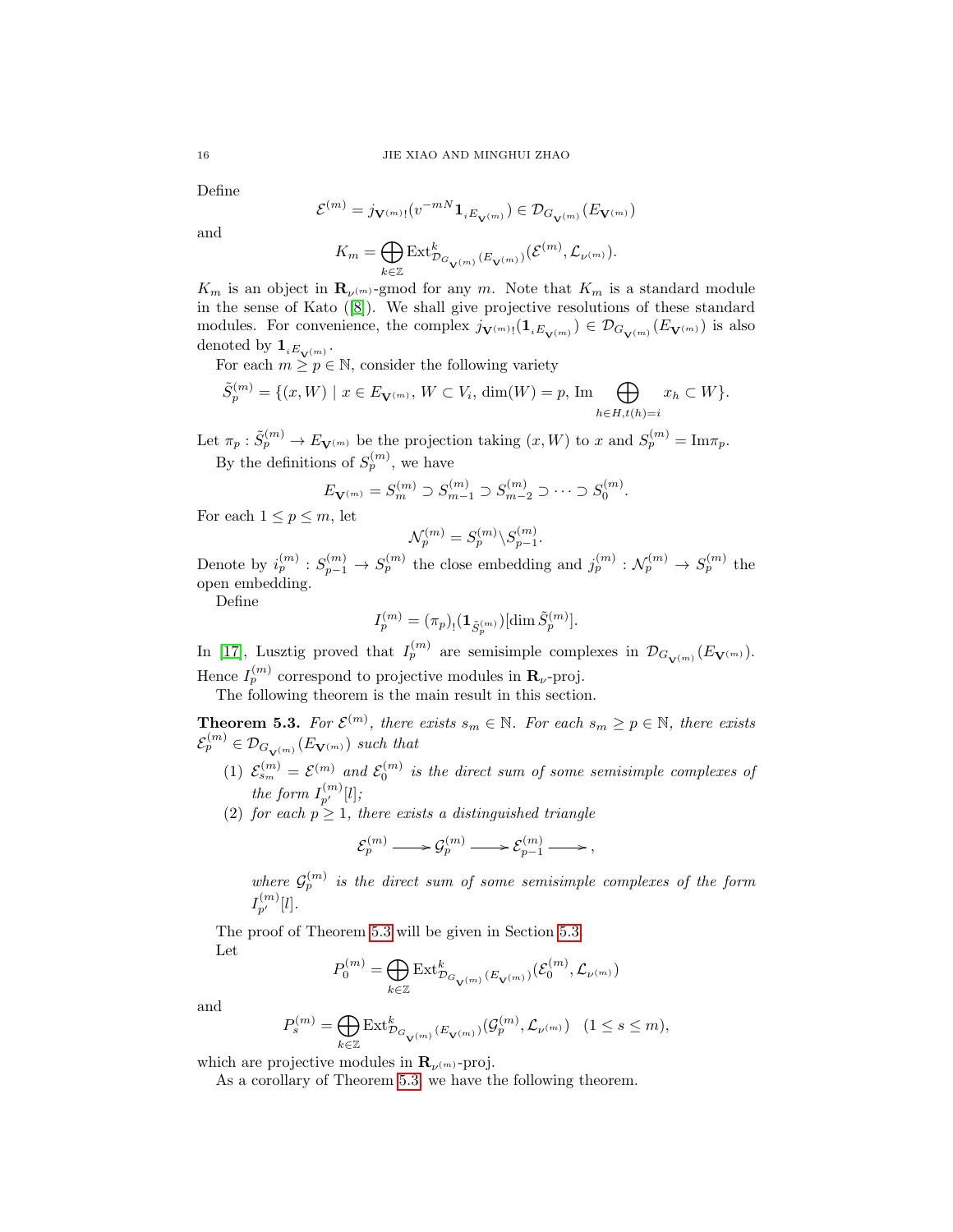<span id="page-16-1"></span>**Theorem 5.4.** For any  $N \geq m \in \mathbb{N}$ , there exists a finite length projective resolution of  $K_m$ :

$$
0 \longrightarrow P_0^{(m)} \longrightarrow P_1^{(m)} \longrightarrow \cdots \longrightarrow P_{s_m-1}^{(m)} \longrightarrow P_{s_m}^{(m)} \longrightarrow K_m \longrightarrow 0.
$$

In the case of finite type, Kato proved that the projective dimension of any standard module is finite ([\[7,](#page-23-17) [8\]](#page-23-18)). Theorem [5.4](#page-16-1) show that the projective dimensions of a kind of standard modules are also finite in the general case.

<span id="page-16-0"></span>5.3. The proof of Theorem [5.3.](#page-15-0) For convenience, a sheaf  $\mathcal{A} \in \mathcal{D}_{G_{\mathbf{V}^{(m)}}}(E_{\mathbf{V}^{(m)}})$ is called with Property  $\mathbf{A}(m)$ , if A satisfies the following conditions. There exists  $s_{\mathcal{A}} \in \mathbb{N}$ . For each  $s_{\mathcal{A}} \ge p \in \mathbb{N}$ , there exists  $\mathcal{A}_p \in \mathcal{D}_{G_{\mathbf{V}^{(m)}}}(E_{\mathbf{V}^{(m)}})$  such that

- (1)  $A_{s_A} = A$  and  $A_0$  is the direct sum of some semisimple complexes of the form  $I_{p'}^{(m)}[l];$
- (2) for each  $p \geq 1$ , there exists a distinguished triangle

$$
\mathcal{A}_p \longrightarrow \mathcal{G}_p^{\mathcal{A}} \longrightarrow \mathcal{A}_{p-1} \longrightarrow ,
$$

where  $\mathcal{G}_p^{\mathcal{A}}$  is the direct sum of some semisimple complexes of the form  $I_{p^\prime}^{(m)}[l].$ 

Theorem [5.3](#page-15-0) means that  $\mathcal{E}^{(m)}$  is with Property  $\mathbf{A}(m)$ .

For the proof of Theorem [5.3,](#page-15-0) we need the following lemma.

<span id="page-16-2"></span>Lemma 5.5. Fix any distinguished triangle

 $\mathcal{A} \longrightarrow \mathcal{A}' \longrightarrow \mathcal{A}'' \longrightarrow$ ,

where  $A, A', A'' \in \mathcal{D}_{G_{\mathbf{V}^{(m)}}}(E_{\mathbf{V}^{(m)}})$ . If A and A'' are with Property  $\mathbf{A}(m)$ , A' is with Property  $\mathbf{A}(m)$  and  $s_{\mathcal{A}'} = s_{\mathcal{A}} + s_{\mathcal{A}''} + 1$ .

*Proof.* We shall prove this lemma by induction on  $s_{\mathcal{A}''}$ . (1) For  $s_{A''}=0$ , A'' is the direct sum of some semisimple complexes of the form  $I_{p'}^{(m)}[l]$ . Let  $\mathcal{A}_{s_{\mathcal{A}'}}' = \mathcal{A}'$  and  $\mathcal{A}_{p}' = \mathcal{A}_{p}[1]$  for any  $0 \leq p \leq s_{\mathcal{A}} = s_{\mathcal{A}'} - 1$ . Let  $\mathcal{G}_{s_{\mathcal{A}'}}^{\mathcal{A}'} = \mathcal{A}''$  and  $\mathcal{G}_{p}^{\mathcal{A}'} = \mathcal{G}_{p}^{\mathcal{A}}[1]$  for any  $1 \leq p \leq s_{\mathcal{A}} = s_{\mathcal{A}'} - 1$ . The distinguished triangle

$$
\mathcal{A} \longrightarrow \mathcal{A}' \longrightarrow \mathcal{A}'' \longrightarrow
$$

implies

$$
\mathcal{A}'_{s_{\mathcal{A}'}} \longrightarrow \mathcal{G}^{\mathcal{A}'}_{s_{\mathcal{A}'}} \longrightarrow \mathcal{A}'_{s_{\mathcal{A}'}-1} \longrightarrow
$$

and the distinguished triangles

$$
\mathcal{A}_p \longrightarrow \mathcal{G}_p^{\mathcal{A}} \longrightarrow \mathcal{A}_{p-1} \longrightarrow
$$

imply

$$
\mathcal{A}'_p \longrightarrow \mathcal{G}_p^{\mathcal{A}} \longrightarrow \mathcal{A}'_{p-1} \longrightarrow
$$

for  $1 \le p \le s_{\mathcal{A}'} - 1$ . Hence,  $\mathcal{A}'$  is with Property  $\mathbf{A}(m)$ .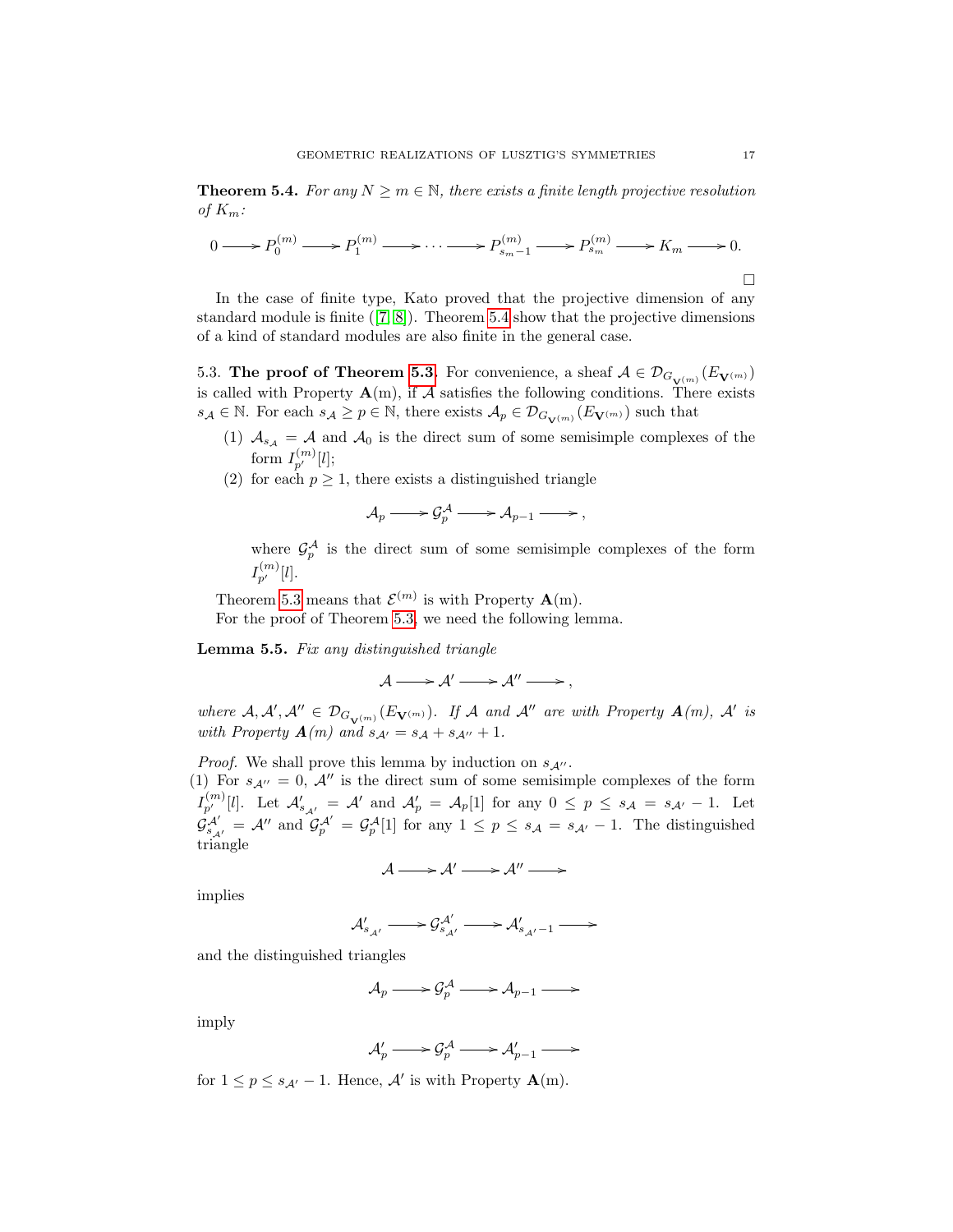(2) Assuming that the lemma is true for  $s_{A''} < k$ , we shall prove the lemma for  $s_{\mathcal{A}^{\prime\prime}}=k.$ 

Now we have the following two distinguished triangles

$$
\mathcal{A}' \xrightarrow{u} \mathcal{A}'' \longrightarrow \mathcal{A}[1] \longrightarrow
$$

and

$$
\mathcal{A}'' \xrightarrow{v} \mathcal{G}_k^{\mathcal{A}''} \longrightarrow \mathcal{A}_{k-1}'' \longrightarrow \ldots
$$

Then we can construct the following distinguished triangle

$$
\mathcal{A}' \xrightarrow{vu} \mathcal{G}'^{A''} \longrightarrow \mathcal{B} \longrightarrow.
$$

By the octahedral axiom, there exist two maps  $f : \mathcal{A}[1] \to \mathcal{B}$  and  $g : \mathcal{B} \to \mathcal{A}_{k-1}''$ such that the following diagram commutes and the third row is a distinguished triangle



Consider the following distinguished triangle

$$
\mathcal{A}[1] \xrightarrow{f} \mathcal{B} \xrightarrow{g} \mathcal{A}_{k-1}'' \longrightarrow \mathcal{A}_{k+1}''.
$$

Since  $\mathcal{A}_{k}'' = \mathcal{A}''$  is with Property  $\mathbf{A}(m)$ ,  $\mathcal{A}_{k-1}''$  is also with Property  $\mathbf{A}(m)$  and  $s_{\mathcal{A}_{k-1}''}=k-1$ . By the induction hypothesis,  $\mathcal{B}$  is with Property  $\mathbf{A}(m)$  and  $s_{\mathcal{B}}=$  $s_A + k$ . Hence, for each  $s_B \ge p \in \mathbb{N}$ , there exists  $\mathcal{B}_p \in \mathcal{D}_{G_{\mathbf{V}(m)}}(E_{\mathbf{V}(m)})$  such that

- 1)  $\mathcal{B}_{s_B} = \mathcal{B}$  and  $\mathcal{B}_0$  is the direct sum of some semisimple complexes of the form  $I_{p'}^{(m)}[l];$
- 2) for each  $p \geq 1$ , there exists a distinguished triangle

$$
\mathcal{B}_p \longrightarrow \mathcal{G}_p^{\mathcal{B}} \longrightarrow \mathcal{B}_{p-1} \longrightarrow ,
$$

where  $\mathcal{G}_{p}^{\mathcal{B}}$  is the direct sum of some semisimple complexes of the form  $I_{p'}^{(m)}[l]$ . Note that  $s_{\mathcal{A}'} = s_{\mathcal{B}} + 1$ . Let  $\mathcal{A}'_{s_{\mathcal{A}'}} = \mathcal{A}'$  and  $\mathcal{A}'_p = \mathcal{B}_p$  for any  $0 \le p \le s_{\mathcal{B}} = s_{\mathcal{A}'} - 1$ . Let  $\mathcal{G}_{s_{\mathcal{A}'}}^{\mathcal{A}'} = \mathcal{G}_{k}^{\mathcal{A}'}$  and  $\mathcal{G}_{p}^{\mathcal{A}'} = \mathcal{G}_{p}^{\mathcal{B}}$  for any  $1 \leq p \leq s_{\mathcal{B}} = s_{\mathcal{A}'} - 1$ . The distinguished triangle

$$
\mathcal{A}' \xrightarrow{vu} \mathcal{G}'^{A''}_{k} \longrightarrow \mathcal{B} \longrightarrow
$$

implies

$$
{\mathcal A}_{s_{\mathcal A'}}'\xrightarrow{vu} {\mathcal G}_{s_{\mathcal A'}}^{{\mathcal A}'}\xrightarrow{\qquad} {\mathcal A}_{s_{\mathcal A'}-1}'\xrightarrow{\qquad}
$$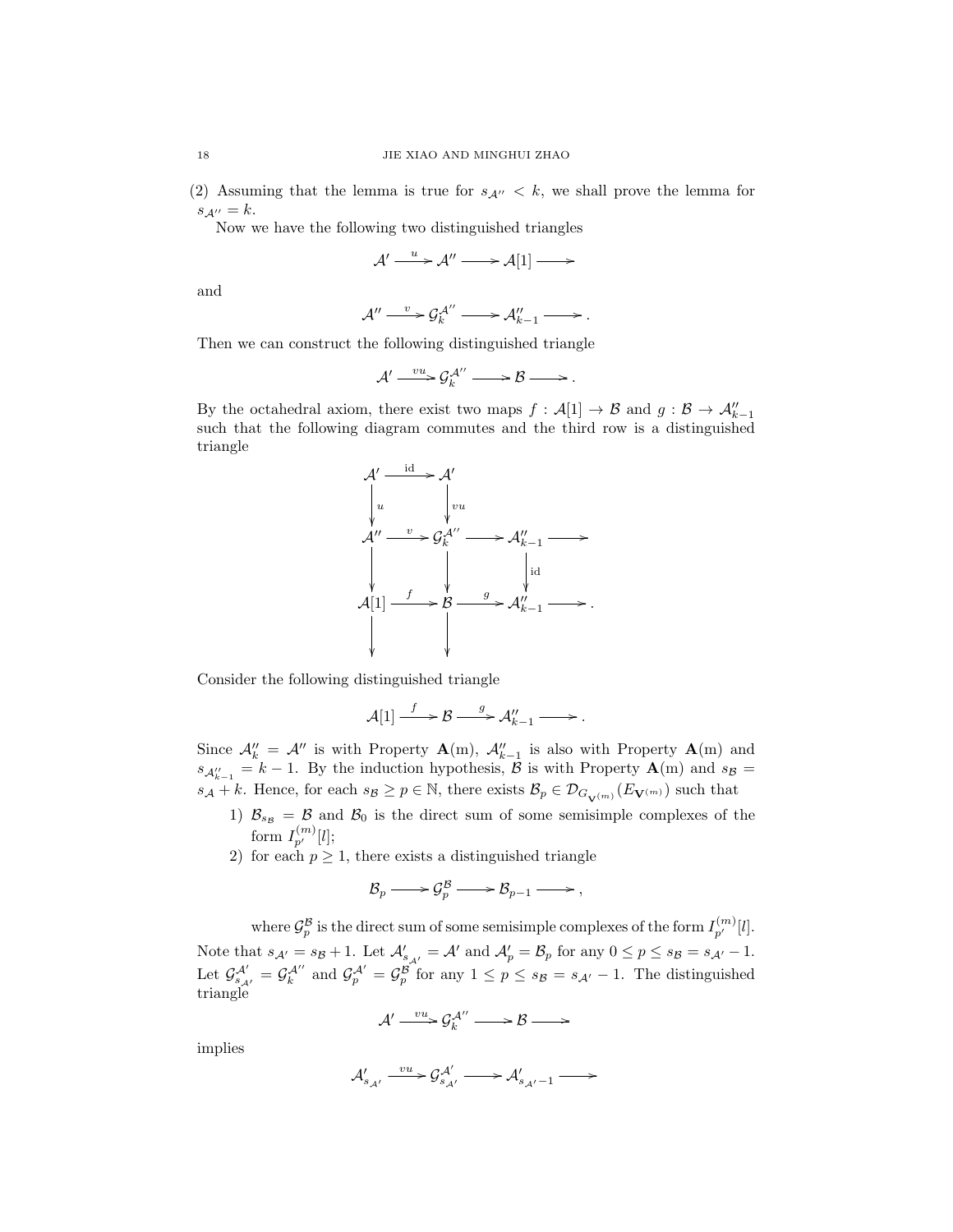and the distinguished triangles

$$
\mathcal{B}_p \longrightarrow \mathcal{G}_p^{\mathcal{B}} \longrightarrow \mathcal{B}_{p-1} \longrightarrow
$$

imply

$$
\mathcal{A}'_p \longrightarrow \mathcal{G}^{\mathcal{A}}_p \longrightarrow \mathcal{A}'_{p-1} \longrightarrow
$$

for  $1 \le p \le s_{\mathcal{A}'} - 1$ . Hence,  $\mathcal{A}'$  is with Property  $\mathbf{A}(m)$ . By induction, the proof is finished.

 $\Box$ 

For the proof of Theorem [5.3,](#page-15-0) we also need the following proposition.

<span id="page-18-0"></span>**Proposition 5.6.** For each  $m \ge p \in \mathbb{N}$ , there exists  $\mathcal{C}_p^{(m)} \in \mathcal{D}_{G_{\mathbf{V}(m)}}(E_{\mathbf{V}(m)})$  such that

(1) 
$$
\mathcal{C}_m^{(m)} = I_m^{(m)}
$$
 and  $\mathcal{C}_0^{(m)} = v^{-m} (\mathcal{L}_{mi} \otimes \mathbf{1}_{i E_{\mathbf{V}^{(0)}}});$   
(2) for each  $p \ge 1$ , there exists a distinguished triangle

$$
\label{eq:2.1} \begin{split} v^{a_p^{(m)}}(\mathcal{L}_{(m-p)i}\circledast\mathbf{1}_{^iE_{\mathbf{V}^{(p)}}})\longrightarrow \mathcal{C}_p^{(m)}\longrightarrow \mathcal{C}_{p-1}^{(m)}\longrightarrow\,,\\ \text{where }a_p^{(m)}=p(m-p)-mN\,. \end{split}
$$

*Proof.* For each  $m \ge p \in \mathbb{N}$ , let  $\mathcal{C}_p^{(m)} = v^{-m} \mathbf{1}_{S_p^{(m)}}$ . We shall prove that  $\mathcal{C}_p^{(m)}$ satisfy the desired conditions for each p.

For  $p = m$ ,  $C_m^{(m)} = v^{-mN} 1_{S_m^{(m)}} = v^{-mN} 1_{E_{\mathbf{V}^{(m)}}}$ . Since  $I_m^{(m)} \simeq v^{-mN} 1_{E_{\mathbf{V}^{(m)}}}$ , we have  $\mathcal{C}_m^{(m)} \simeq I_m^{(m)}$ .

For each  $p \geq 1$ , we have the following distinguished triangle

$$
(j_p^{(m)})_!(j_p^{(m)})^!(\mathcal{C}_p^{(m)}) \longrightarrow \mathcal{C}_p^{(m)} \longrightarrow (i_p^{(m)})_* (i_p^{(m)})^*(\mathcal{C}_p^{(m)}) \longrightarrow.
$$

Since  $\mathcal{C}_p^{(m)} \simeq v^{-mN} \mathbf{1}_{S_p^{(m)}},$ 

$$
(i_p^{(m)})_*(i_p^{(m)})^*(\mathcal{C}_p^{(m)}) \simeq v^{-mN} \mathbf{1}_{S_{p-1}^{(m)}} = \mathcal{C}_{p-1}^{(m)},
$$

and

$$
(j_p^{(m)})_!(j_p^{(m)})^!(\mathcal{C}_p^{(m)}) \simeq v^{-mN} \mathbf{1}_{\mathcal{N}_p^{(m)}}.
$$

By the definition of  $\mathcal{N}_p^{(m)}$ ,

$$
\mathbf{1}_{\mathcal{N}_p^{(m)}}=\mathcal{L}_{(m-p)i}*\mathbf{1}_{\iota E_{\mathbf{V}(p)}}.
$$

Hence

$$
v^{-mN} {\bf 1}_{\mathcal{N}_p^{(m)}} = v^{-mN} v^{p(m-p)} (\mathcal{L}_{(m-p)i} \circledast {\bf 1}_{iE_{\mathbf{V}^{(p)}}}) = v^{a_p^{(m)}} (\mathcal{L}_{(m-p)i} \circledast {\bf 1}_{iE_{\mathbf{V}^{(p)}}}),
$$

that is

$$
(j_p^{(m)})_!(j_p^{(m)})^!(\mathcal{C}_p^{(m)}) \simeq v^{a_p^{(m)}}(\mathcal{L}_{(m-p)i} \otimes \mathbf{1}_{iE_{\mathbf{V}(p)}}).
$$

So, for each  $p \geq 1$ , there exists a distinguished triangle

$$
v^{a_p^{(m)}}(\mathcal L_{(m-p)i} \circledast 1_{\iota E_{\mathbf{V}^{(p)}}}) \longrightarrow \mathcal C_p^{(m)} \longrightarrow \mathcal C_{p-1}^{(m)} \longrightarrow,
$$

and  $C_0^{(m)} = v^{-mN} (\mathcal{L}_{mi} \circledast \mathbf{1}_{iE_{\mathbf{V}^{(0)}}}).$ 

 $\Box$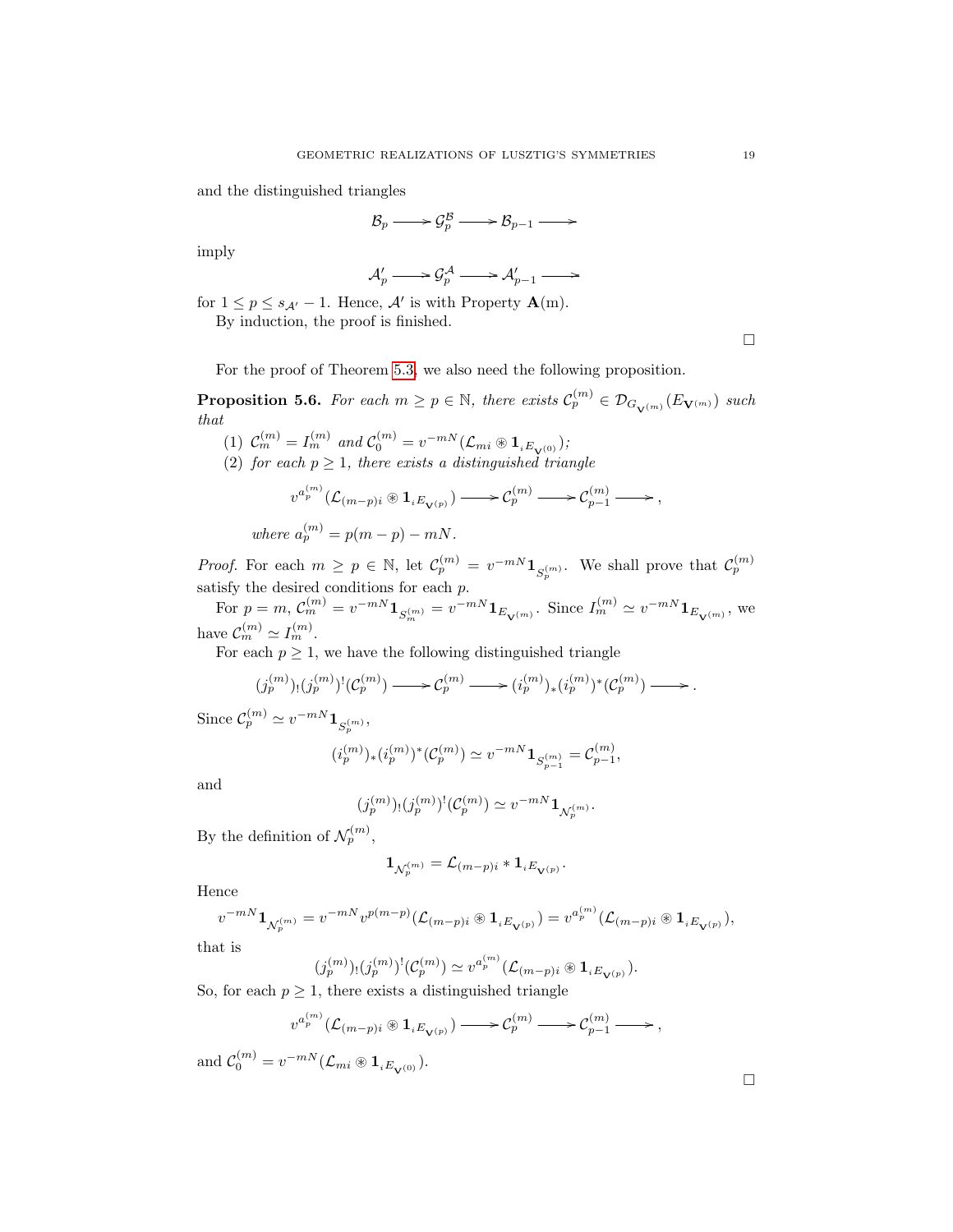In Section [4.1,](#page-9-1) we have  $\chi: K(\mathcal{Q}) \to \mathcal{F}$ . In this section, we identify the Lusztig's algebra  $f$  with the corresponding composition subalgebra  $\mathcal{F}$ .

Lusztig proved the following theorem.

<span id="page-19-0"></span>**Theorem 5.7** ([\[17\]](#page-23-2)).  $\chi(I_p^{(m)}) = \theta_i^{(m-p)} \theta_j \theta_i^{(p)}$  for each  $m \ge p \in \mathbb{N}$ .

By Proposition [5.6](#page-18-0) and Theorem [5.7,](#page-19-0) we have the following corollary.

<span id="page-19-1"></span>Corollary 5.8. We have the following formula in f

$$
\theta_j \theta_i^{(m)} = \sum_{p=0}^m v^{b_p^{(m)}} \theta_i^{(m-p)} \chi(\mathcal{E}^{(p)}),
$$

where  $b_p^{(m)} = (p - N)(m - p)$ .

Proof. By Proposition [5.6](#page-18-0) and Theorem [5.7,](#page-19-0) we have

$$
\theta_j\theta_i^{(m)}=\sum_{p=0}^m v^{a_p^{(m)}}\theta_i^{(m-p)}\chi(\mathbf{1}_{iE_{\mathbf{V}^{(p)}}})=\sum_{p=0}^m v^{a_p^{(m)}}v^{pN}\theta_i^{(m-p)}\chi(\mathcal{E}^{(p)}).
$$

Since  $a_p^{(m)} + pN = b_p^{(m)}$ , we have

$$
\theta_j\theta_i^{(m)}=\sum_{p=0}^m v^{b_p^{(m)}}\theta_i^{(m-p)}\chi(\mathcal E^{(p)}).
$$

 $\Box$ 

We shall use Lemma [5.5](#page-16-2) and Proposition [5.6](#page-18-0) to prove Theorem [5.3](#page-15-0) by induction.

Proof of Theorem [5.3.](#page-15-0) We shall prove this result by induction on m. (1) For  $m = 0$ ,  $\mathcal{E}^{(0)} = I_0^{(0)}$ . It is clear that  $\mathcal{E}^{(0)}$  is with Property  $\mathbf{A}(0)$ . (2) For  $m = 1$ , by Proposition [5.6,](#page-18-0) there exists a distinguished triangle

$$
v^{-N} \mathbf{1}_{iE_{\mathbf{V}^{(1)}}} \longrightarrow \mathcal{C}_1^{(1)} \longrightarrow \mathcal{C}_0^{(1)} \longrightarrow ,
$$
  
where 
$$
\mathcal{C}_1^{(1)} = I_1^{(1)}
$$
 and 
$$
\mathcal{C}_0^{(1)} = v^{-N} (\mathcal{L}_i \circledast \mathbf{1}_{iE_{\mathbf{V}^{(0)}}}).
$$
 Since 
$$
\mathcal{E}_0^{(0)} = I_0^{(0)},
$$

$$
\mathcal{C}_0^{(1)} = v^{-N} (\mathcal{L}_i \circledast \mathbf{1}_{iE_{\mathbf{V}^{(0)}}}) = \mathcal{L}_i \circledast \mathcal{E}_0^{(0)}
$$

is the direct sum of some semisimple complexes of the form  $I_{p'}^{(1)}[l]$ . Hence,  $\mathcal{E}^{(1)}$  =  $v^{-N} \mathbf{1}_{i E_{\mathbf{V}^{(1)}}}$  is with Property  $\mathbf{A}(1)$ .

(3) Assume that the  $\mathcal{E}^{(k)}$  is with Property  $\mathbf{A}(k)$  for all  $k < m$ . Let us prove that  $\mathcal{E}^{(m)}$  is with Property  $\mathbf{A}(m)$ .

For any  $k < m$ , there exists  $s_k \in \mathbb{N}$ . For each  $s_k \geq p \in \mathbb{N}$ , there exists  $\mathcal{E}_p^{(k)} \in$  $\mathcal{D}_{G_{\mathbf{V}^{(k)}}}(E_{\mathbf{V}^{(k)}})$  such that

- 1)  $\mathcal{E}_{s_k}^{(k)} = \mathcal{E}^{(k)}$  and  $\mathcal{E}_0^{(k)}$  is the direct sum of some semisimple complexes of the form  $I_{p'}^{(k)}[l];$
- 2) for each  $p \geq 1$ , there exists a distinguished triangle

$$
\mathcal{E}_p^{(k)} \longrightarrow \mathcal{G}_p^{(k)} \longrightarrow \mathcal{E}_{p-1}^{(k)} \longrightarrow,
$$

where  $\mathcal{G}_p^{(k)}$  is the direct sum of some semisimple complexes of the form  $I_{p^\prime}^{(k)}[l].$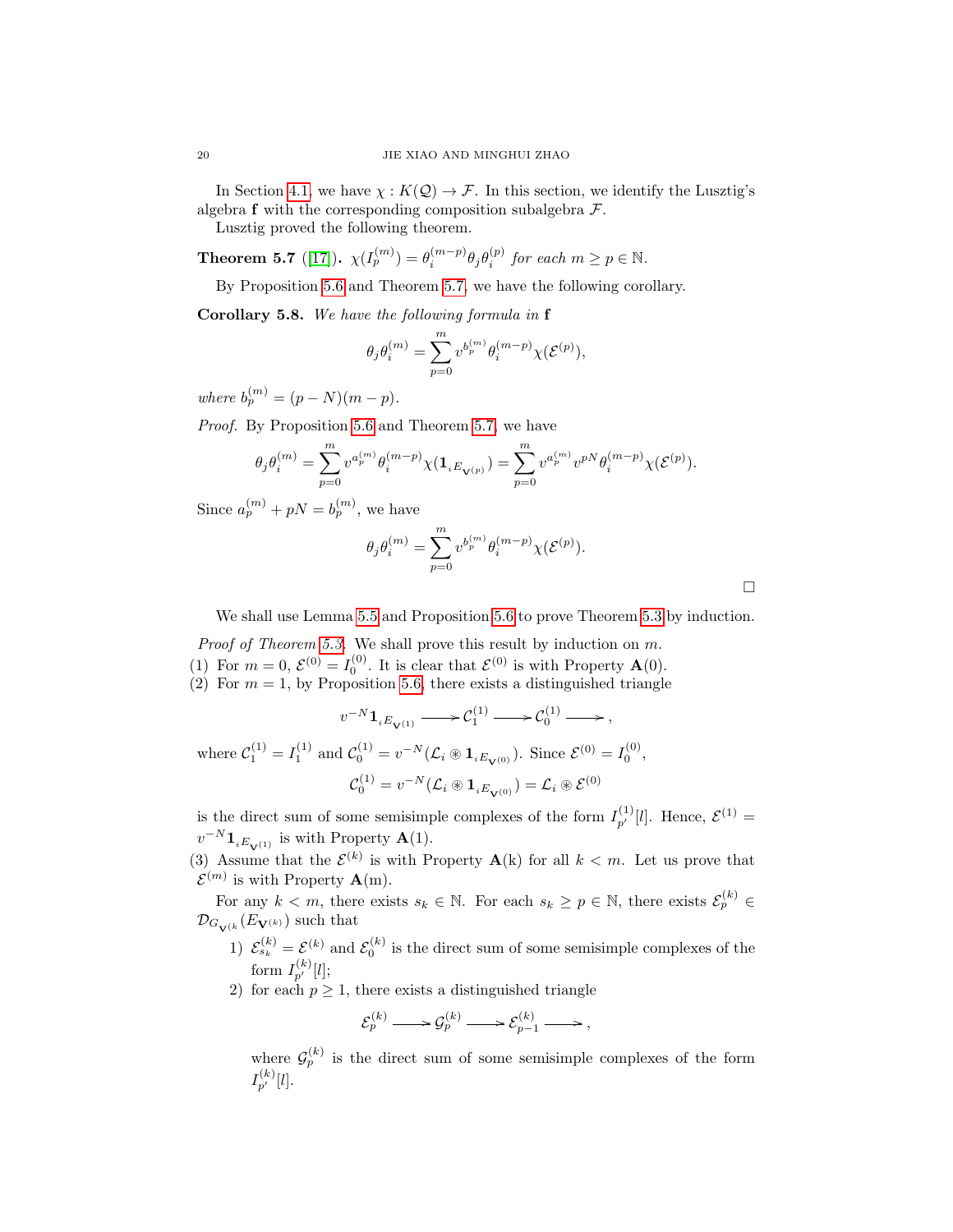Hence, we have the following distinguished triangle for each  $p \geq 1$ 

$$
\mathcal{L}_{(m-k)i} \otimes \mathcal{E}_p^{(k)} \longrightarrow \mathcal{L}_{(m-k)i} \otimes \mathcal{G}_p^{(k)} \longrightarrow \mathcal{L}_{(m-k)i} \otimes \mathcal{E}_{p-1}^{(k)} \longrightarrow.
$$

Denote  $\tilde{\mathcal{E}}_p^{(k)} = \mathcal{L}_{(m-k)i} \otimes \mathcal{E}_p^{(k)}$  and  $\tilde{\mathcal{G}}_p^{(k)} = \mathcal{L}_{(m-k)i} \otimes \mathcal{G}_p^{(k)}$ . Then, we have

$$
\tilde{\mathcal{E}}_p^{(k)} \longrightarrow \tilde{\mathcal{G}}_p^{(k)} \longrightarrow \tilde{\mathcal{E}}_{p-1}^{(k)} \longrightarrow.
$$

Because  $\tilde{\mathcal{E}}_0^{(k)}$  and  $\tilde{\mathcal{G}}_p^{(k)}$  are the direct sums of some semisimple complexes of the form  $I_{p'}^{(m)}[l], \, \tilde{\mathcal{E}}_{k}^{(k)}$  $\mathbf{k}^{(k)}$  is with Property  $\mathbf{A}(\mathbf{m})$ . Since

$$
\tilde{\mathcal{E}}_k^{(k)} = \mathcal{L}_{(m-k)i} \circledast \mathcal{E}_k^{(k)} = v^{-kN} (\mathcal{L}_{(m-k)i} \circledast \mathbf{1}_{iE_{\mathbf{V}^{(k)}}}),
$$

 $\mathcal{L}_{(m-k)i} \otimes \mathbf{1}_{iE_{\mathbf{V}^{(k)}}}$  is with Property  $\mathbf{A}(\mathbf{m})$ .

By Proposition [5.6,](#page-18-0) for each  $m \geq k \in \mathbb{N}$ , there exists  $\mathcal{C}_k^{(m)} \in \mathcal{D}_{G_{\mathbf{V}^{(m)}}}(E_{\mathbf{V}^{(m)}})$ such that

- 1)  $C_m^{(m)} = I_m^{(m)}$  and  $C_0^{(m)} = v^{-mN} (\mathcal{L}_{mi} \otimes \mathbf{1}_{i E_{\mathbf{V}^{(0)}}});$
- 2) for each  $k \geq 1$ , there exists a distinguished triangle

$$
v^{a_k^{(m)}}(\mathcal L_{(m-k)i}\circledast\mathbf{1}_{\iota E_{\mathbf{V}^{(k)}}})\longrightarrow \mathcal C_k^{(m)} \longrightarrow \mathcal C_{k-1}^{(m)} \longrightarrow.
$$

We have proved that  $\mathcal{C}_0^{(m)}$  and  $\mathcal{L}_{(m-k)i} \otimes \mathbf{1}_{iE_{\mathbf{V}^{(k)}}}$   $(1 \leq k \leq m-1)$  are with Property  $\mathbf{A}(m)$ . Hence, by Lemma [5.5,](#page-16-2)  $\mathcal{C}_{m-1}^{(m)}$  is with Property  $\mathbf{A}(m)$ . At last, by Lemma [5.5](#page-16-2) and the distinguished triangle

$$
\mathcal{C}_{m-1}^{(m)}[-1] \mathop{\longrightarrow} v^{-mN}\mathbf{1}_{\iota E_{\mathbf{V}^{(p)}}} \mathop{\longrightarrow} I_m^{(m)} \mathop{\longrightarrow} ,
$$

 $\mathcal{E}^{(m)} = v^{-mN} \mathbf{1}_{i E_{\mathbf{V}^{(p)}}}$  is with Property  $\mathbf{A}(\mathbf{m})$ . By induction, the proof is finished.

 $\Box$ 

As a corollary of Theorem [5.3,](#page-15-0) we have

<span id="page-20-0"></span>**Corollary 5.9.** For each  $N \ge m \in \mathbb{N}$ , we have the following formula

$$
\chi(\mathcal{E}^{(m)}) = \sum_{p=0}^{m} (-1)^p v^{-p(1+N-m)} \theta_i^{(p)} \theta_j \theta_i^{(m-p)} = f(i, j; m).
$$

Proof. By Theorem [5.3,](#page-15-0) we have

$$
\chi(\mathcal{E}^{(m)})=\sum_{p=0}^m c_p^{(m)}\theta_i^{(p)}\theta_j\theta_i^{(m-p)}.
$$

We shall prove that  $c_p^{(m)} = (-1)^p v^{-p(1+N-m)}$   $(0 \le p \le m)$  by induction on m. (1) For  $m = 0$ , by Corollary [5.8,](#page-19-1)

$$
\theta_j = \chi(\mathcal{E}^{(0)}).
$$

That is  $c_0^{(0)} = 1$ . Hence, the corollary is true in this case.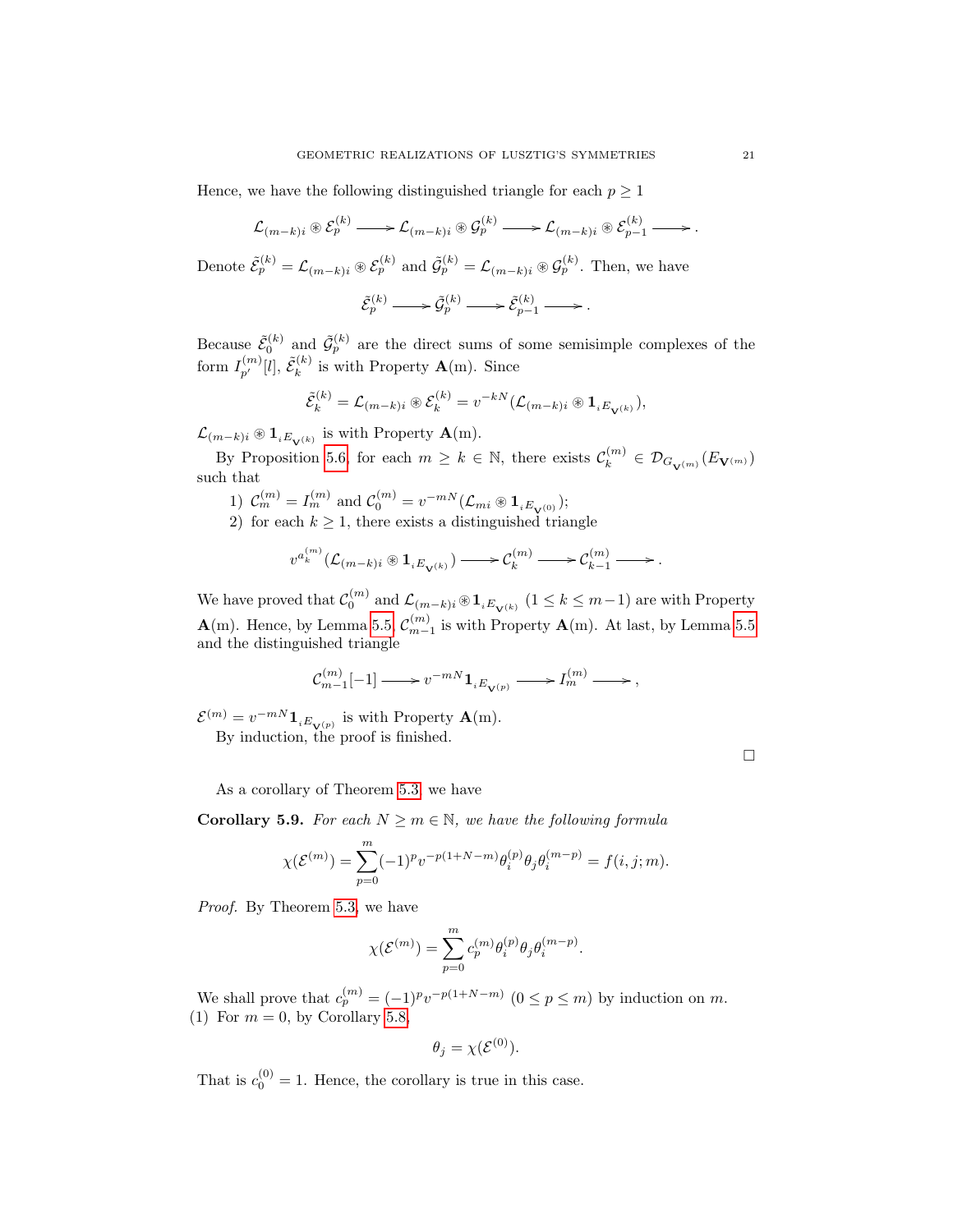(2) Assume that  $c_p^{(k)} = (-1)^p v^{-p(1+N-k)}$   $(0 \le p \le k)$  for any  $k < m$ . We shall prove that  $c_q^{(m)} = (-1)^q v^{-q(1+N-m)}$   $(0 \le q \le m)$ .

By Corollary [5.8,](#page-19-1)

$$
\theta_j \theta_i^{(m)} = \sum_{k=0}^m v^{b_k^{(m)}} \theta_i^{(m-k)} \chi(\mathcal{E}^{(k)})
$$
  
= 
$$
\sum_{k=0}^{m-1} v^{b_k^{(m)}} \theta_i^{(m-k)} \chi(\mathcal{E}^{(k)}) + v^{b_m^{(m)}} \chi(\mathcal{E}^{(m)})
$$
  
= 
$$
\sum_{k=0}^{m-1} v^{b_k^{(m)}} \theta_i^{(m-k)} \chi(\mathcal{E}^{(k)}) + \chi(\mathcal{E}^{(m)}).
$$

Hence,

$$
\begin{array}{lcl} \chi(\mathcal{E}^{(m)}) & = & \theta_j\theta_i^{(m)} - \sum_{k=0}^{m-1}v^{b_k^{(m)}}\theta_i^{(m-k)}\chi(\mathcal{E}^{(k)}) \\ \\ & = & \theta_j\theta_i^{(m)} - \sum_{k=0}^{m-1}v^{b_k^{(m)}}\theta_i^{(m-k)}\sum_{p=0}^{k}c_p^{(k)}\theta_i^{(p)}\theta_j\theta_i^{(k-p)} \\ \\ & = & \theta_j\theta_i^{(m)} - \sum_{k=0}^{m-1}\sum_{p=0}^{k}v^{b_k^{(m)}}c_p^{(k)}\frac{[m-k+p]_v!}{[m-k]_v! [p]_v!}\theta_i^{(m-k+p)}\theta_j\theta_i^{(k-p)}. \end{array}
$$

For any  $q \geq 1$ ,

$$
c_q^{(m)} = -\sum_{k=m-q}^{m-1} v^{b_k^{(m)}} c_{q+k-m}^{(k)} \frac{[q]_v!}{[m-k]_v! [q+k-m]_v!}
$$
  

$$
= -\sum_{k=0}^{q-1} v^{b_{k+m-q}^{(m)}} c_k^{(k+m-q)} \frac{[q]_v!}{[q-k]_v! [k]_v!}.
$$

By the induction hypothesis,

$$
c_q^{(m)} = -\sum_{k=0}^{q-1} v^{b_{k+m-q}^{(m)}} c_k^{(k+m-q)} \frac{[q]_v!}{[q-k]_v![k]_v!}
$$
  
\n
$$
= -\sum_{k=0}^{q-1} (-1)^k v^{(k+m-q-N)(q-k)} v^{-k(1+N-k-m+q)} \frac{[q]_v!}{[q-k]_v![k]_v!}
$$
  
\n
$$
= -v^{q(m-q-N)} \sum_{k=0}^{q-1} (-1)^k v^{k(q-1)} \frac{[q]_v!}{[q-k]_v![k]_v!}
$$
  
\n
$$
= -v^{q(m-q-N)} \sum_{k=0}^{q} (-1)^k v^{k(q-1)} \frac{[q]_v!}{[q-k]_v![k]_v!} + v^{q(m-q-N)} (-1)^q v^{q(q-1)}
$$
  
\n
$$
= v^{q(m-q-N)} (-1)^q v^{q(q-1)} = (-1)^q v^{-q(1+N-m)}.
$$

Note that

$$
c_0^{(m)} = 1 = (-1)^0 v^{-0(1+N-m)}.
$$

Hence,  $c_q^{(m)} = (-1)^q v^{-q(1+N-m)}$  for any  $0 \le q \le m$ .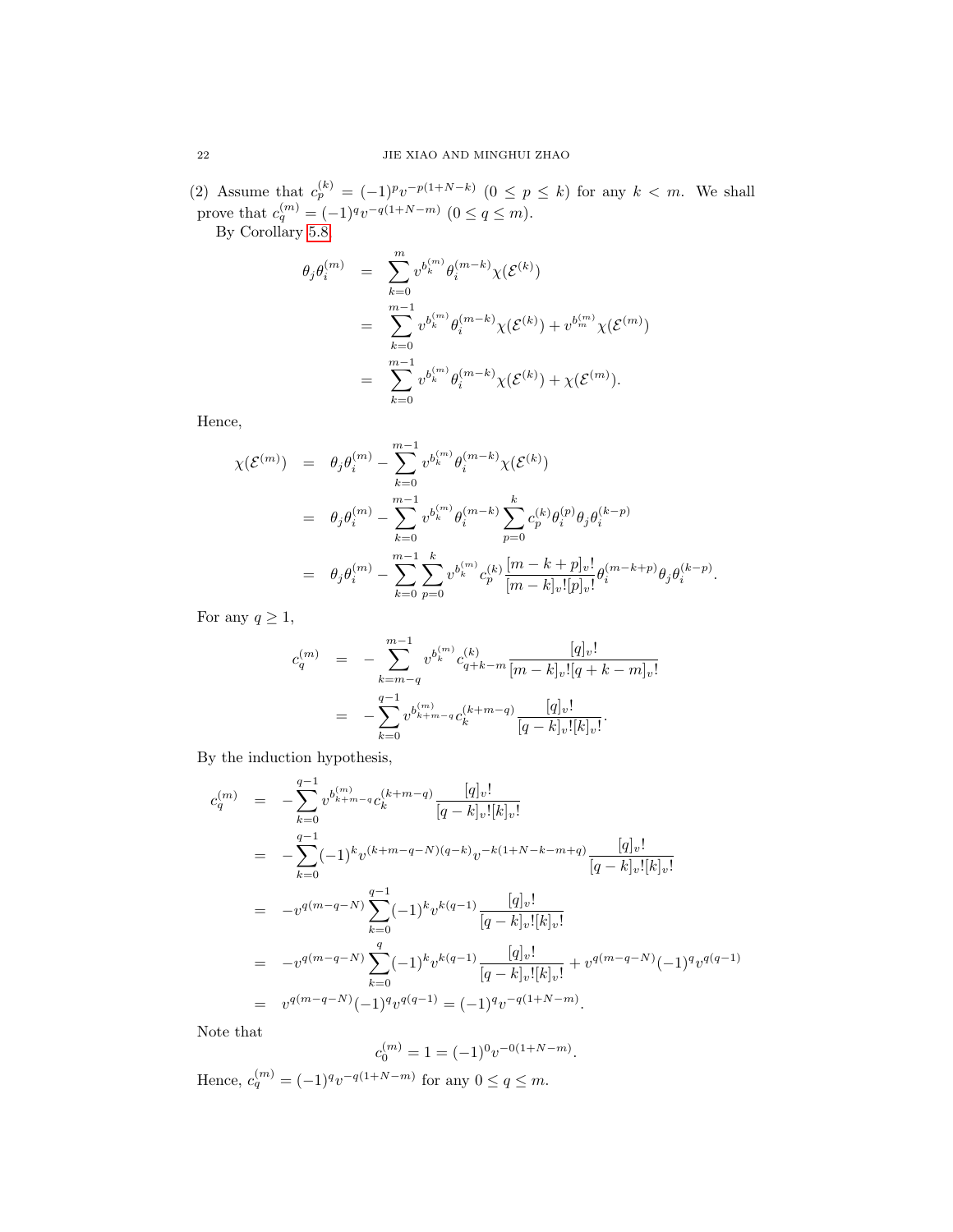By induction, for each  $N \ge m \in \mathbb{N}$ ,  $c_p^{(m)} = (-1)^p v^{-p(1+N-m)}$   $(0 \le p \le m)$  and

$$
\chi(\mathcal{E}^{(m)}) = \sum_{p=0}^{m} (-1)^p v^{-p(1+N-m)} \theta_i^{(p)} \theta_j \theta_i^{(m-p)}.
$$

<span id="page-22-0"></span>5.4. The formulas of Lusztig's symmetries. In this section, we shall give a new proof of Proposition [2.1.](#page-4-4)

Consider the following quiver

$$
Q: i \in \overbrace{\phantom{a}} j
$$

with vertex set  $I = \{i, j\}$  and N arrows from j to i. Let  $Q' = \sigma_i Q$  be the quiver by reversing the directions of all arrows

$$
Q':\, i \overbrace{\qquad \qquad } f \, .
$$

Let m be a non-negative integer such that  $m \leq N$  and  $m' = N - m$ . Let  $\nu = mi + j \in \mathbb{N}I$  and  $\nu' = s_i \nu = m'i + j \in \mathbb{N}I$ . Fix two *I*-graded K-vector spaces **V** and **V'** such that  $\dim V = \nu$  and  $\dim V' = \nu'$ .

Denote by  $\mathbf{1}_{i}E_{\mathbf{V},Q} \in \mathcal{D}_{G_{\mathbf{V}}}(iE_{\mathbf{V},Q})$  the constant sheaf on  $iE_{\mathbf{V},Q}$  and  $\mathbf{1}_{i}E_{\mathbf{V}',Q'} \in$  $\mathcal{D}_{G_{\mathbf{V'}}}(iE_{\mathbf{V'},Q'})$  the constant sheaf on  ${}^{i}E_{\mathbf{V'},Q'}$ . For convenience, denote  ${}_{i}E_{\mathbf{V},Q}$  (resp.  ${}^{i}E_{\mathbf{V}',Q'}$  by  ${}_{i}E_{\mathbf{V}}$  (resp.  ${}^{i}E_{\mathbf{V}'}$ ) and  $\mathbf{1}_{i}E_{\mathbf{V},Q}$  (resp.  $\mathbf{1}_{i}E_{\mathbf{V}',Q'}$ ) by  $\mathbf{1}_{i}E_{\mathbf{V}}$  (resp.  $\mathbf{1}_{i}E_{\mathbf{V}'}$ ). Denote

$$
\mathcal{E}^{(m)} = j_{\mathbf{V}!}(v^{-mN} \mathbf{1}_{iE_{\mathbf{V}}}) \in \mathcal{D}_{G_{\mathbf{V}}}(E_{\mathbf{V}})
$$

and

$$
\mathcal{E'}^{(m')} = j_{\mathbf{V'}!}(v^{-m'N} \mathbf{1}_{i_{\mathbf{E_{\mathbf{V'}}}}}) \in \mathcal{D}_{G_{\mathbf{V'}}}(E_{\mathbf{V'}}).
$$

In Section [3.3,](#page-7-0) we give the following geometric realization of the Lusztig's symmetry  $T_i$ :

$$
\tilde{\omega}_i : \mathcal{D}_{G_{\mathbf{V}}}(iE_{\mathbf{V}}) \to \mathcal{D}_{G_{\mathbf{V}'}}({}^iE_{\mathbf{V}'}).
$$

<span id="page-22-1"></span>**Proposition 5.10.** For any  $N \ge m \in \mathbb{N}$ ,  $\tilde{\omega}_i(v^{-mN}1_{iE_V}) = v^{-m'N}1_{iE_V}$ .

*Proof.* By the definitions of  $\alpha$  and  $\beta$  in the diagram [\(5\)](#page-7-2) of Section [3.3,](#page-7-0)

$$
\alpha^*({\bf 1}_{iE_{\bf V}})={\bf 1}_{Z_{{\bf V}{\bf V}'}}=\beta^*({\bf 1}_{^iE_{{\bf V}'}}).
$$

Hence

$$
\tilde{\omega}_i(\mathbf{1}_{iE_V}) = v^{(m-m')N} \mathbf{1}_{iE_{V'}}.
$$

That is

$$
\tilde{\omega}_i(v^{-mN}\mathbf{1}_{iE_V}) = v^{-m'N}\mathbf{1}_{iE_{V'}}.
$$

Corollary [5.9](#page-20-0) implies  $\chi(\mathcal{E}^{(m)}) = f(i,j;m)$ . Similarly, we have  $\chi(\mathcal{E}^{(m')}) =$  $f'(i, j; m')$ . Hence, Proposition [5.10](#page-22-1) implies Proposition [2.1.](#page-4-4)

 $\Box$